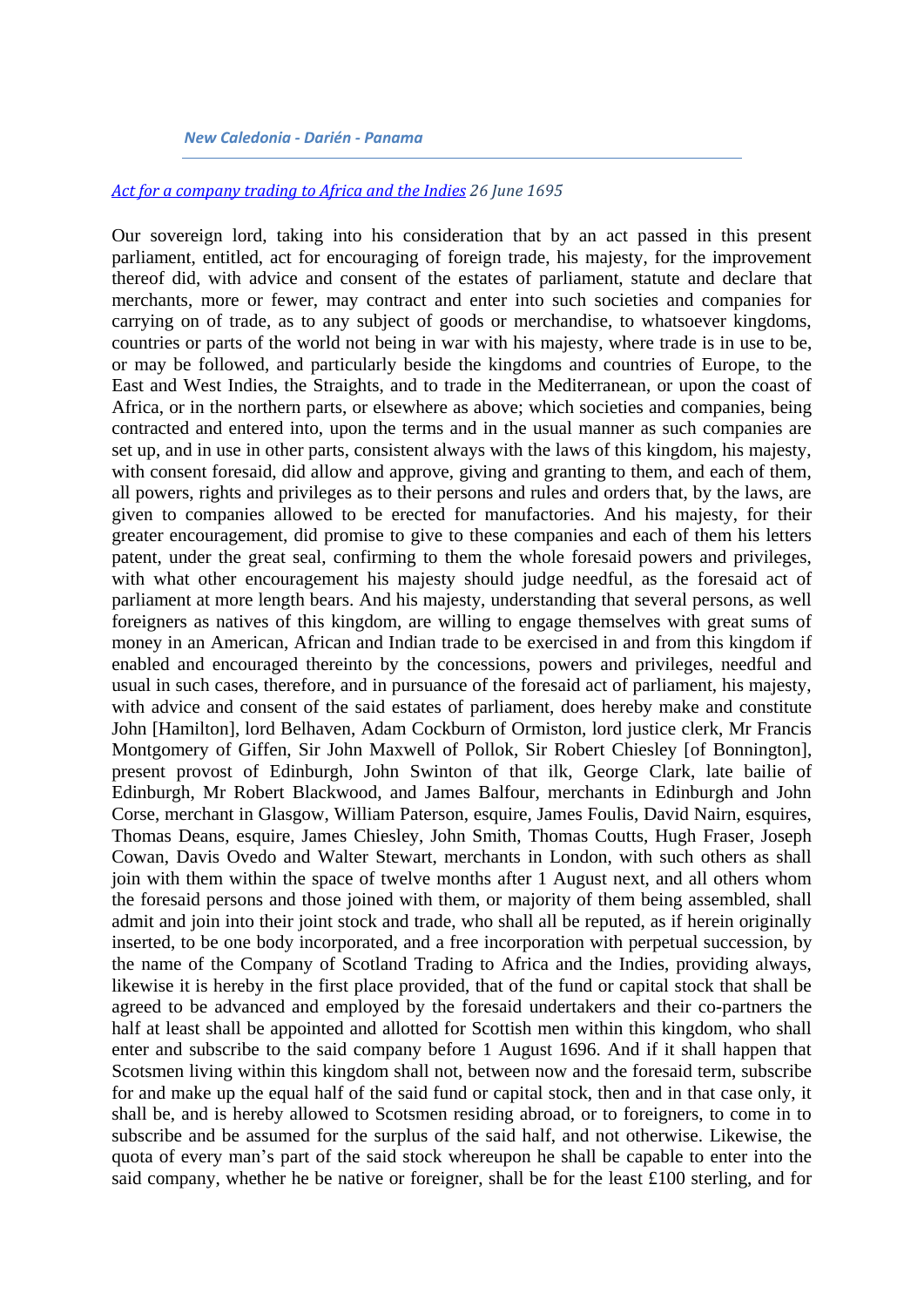the highest or greatest £3,000 pound sterling, and no more directly nor indirectly in any sort, with power to the said company to have a common seal and to alter and renew the same at their pleasure, with advice always of the lyon king at arms. As also, to plead and sue, and be sued, and to purchase, acquire, possess and enjoy lordships, lands, tenements or other estates, real or personal, of whatsoever nature or quality and to dispose upon and alienate the same, or any part thereof at their pleasure, and that by transfers and assignment, made and entered in their books and records, without any other formality of law, providing always, that such shares as are first subscribed for by Scotsmen within this kingdom, shall not be alienable to any other than Scotsmen living within this kingdom, that the foresaid transfers and conveyances as to lands and other real estate (when made of these only and a part) be perfected according to the laws of this kingdom anent the conveyances of lands and real rights. With power likewise to the foresaid company, by subscription or otherwise as they shall think fit, for to raise a joint stock or capital fund of such a sum or sums of money, and under and subject to such rules, conditions and qualifications, as by the foresaid company, or majority of them when assembled, shall be limited and appointed to begin, carry on and support their intended trade of navigation, and whatever may contribute to the advancement thereof. And, it is hereby declared, that the said joint stock or capital fund, or any part thereof, or any estate, real or personal, ships, goods or other effects of and belonging to the said company, shall not be liable to any manner of confiscation, seizure, forfeiture, attachment, arrest or restraint, for and by reason of any embargo, breach of peace, letters of mark or reprisal, declaration of war with any foreign prince, potentate or state, or upon any other account or pretence whatsoever, but shall only be transferrable, assignable or alienable in such way and manner, and in such parts and portions, and under such restrictions, rules and conditions, as the said company shall by writing in and upon their books, records and registers directly and approved. And these transfers and assignments only, and no other, shall convey the right and property in and to the said joint stock and capital fund and effects thereof above-mentioned, or any part of the same, excepting always as is above-excepted. And that the creditors of any particular member of the company may, by their real diligence, affect the share of the profit falling and pertaining to the debtor, without having any further right or power of the debtors' part and interest in the stock or capital fund, otherwise than is above-appointed, and with this express provision, that whatever charges the company may be put to by the contending of any of their members deceased, or of their assignees, creditors or any other persons in their rights, the company shall have retention of their charges and expenses in the first place. And the books, records and registers of the said company, or authentic abstracts or extracts out of the same, are hereby declared to be good and sufficient for evidence in all courts of judicatory, and elsewhere. And his majesty, with advice foresaid, further statutes and declares that the said John, lord Belhaven, Adam Cockburn of Ormiston, lord justice clerk, Mr Francis Montgomery of Giffen, Sir John Maxwell of Pollok, Sir Robert Chiesley, present provost of Edinburgh, John Swinton of that ilk, George Clark, late bailie of Edinburgh, Mr Robert Blackwood, and James Balfour, merchants in Edinburgh, and John Corse, merchant in Glasgow, William Paterson, esquire, James Foulis and David Nairn, esquires, Thomas Deans, esquire, James Chiesley, John Smith, Thomas Coutts, Hugh Fraser, Joseph Cowan, Davis Ovedo and Walter Stewart, merchants in London, and others to be joined with or assumed by them, in manner above-mentioned, and their successors or majority of them assembled in the said company, shall and may in all time coming, by the plurality of votes, agree, make, constitute and ordain all such other rules, ordinances and constitutions as may be needful for the better government and improvement of their joint stock or capital fund, in all matters and things relating thereinto. To which rules, ordinances and constitutions, all persons belonging to the said company, as well directors as members thereof, governors or other officers civil or military, or others whatsoever, shall be subject,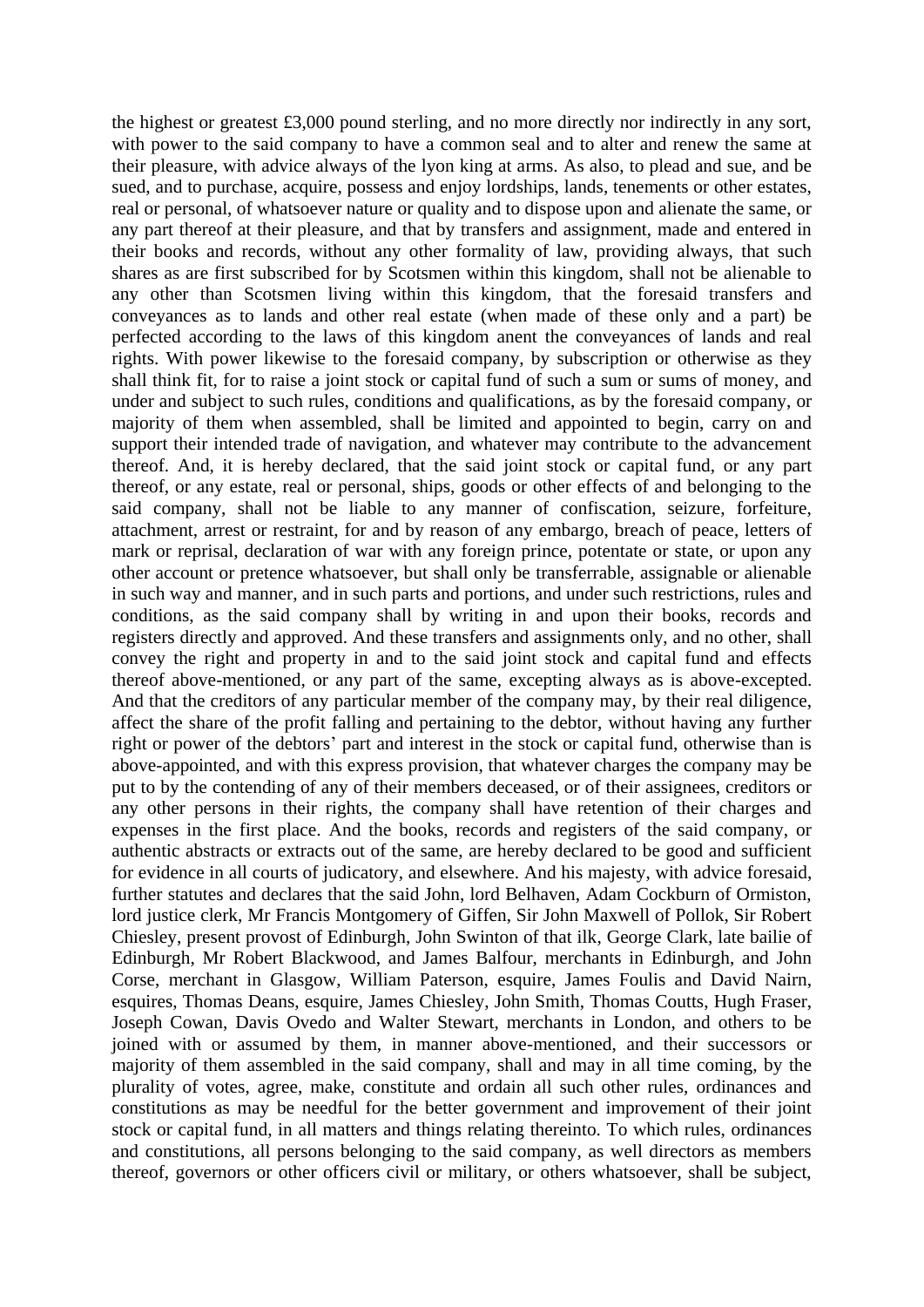and hereby concluded; as also, to administer and take oaths of good faith, and others requisite to the management of the foresaid stock and company. And the said company is hereby empowered to equip, fit, set out, freight and navigate their own or hired ships in such manner as they shall think fit, and that for the space of ten years from the date hereof, notwithstanding of the act of parliament of 1661, entitled, act for encouraging of shipping and navigation, wherewith his majesty, with consent foresaid, dispenses for the said time only in favour of the said company, and that from any of the ports or places of this kingdom, or from any other ports or places in amity, or not in hostility with his majesty, in warlike or other manner, to any lands, islands, countries or places in Asia, Africa or America, and there to plant colonies, build cities, towns or forts[,†](http://www.rps.ac.uk/search.php?action=fc&fn=williamii_trans&id=id22246&query=1695%2F5%2F104&type=trans&variants=&google=#n2) in or upon the places not inhabited, or in or upon any other place, by consent of the natives or inhabitants thereof and not possessed by any European sovereign, potentate, prince or state, and to provide and furnish the foresaid places, cities, towns or forts, with magazines, ordinances, arms, weapons, ammunition and stores of war, and by force of arms to defend their trade and navigation, colonies, cities, towns, forts and plantations, and other effects whatsoever. As also, to make reprisals and to seek and take reparation of damage done by sea or by land, and to make and conclude treaties of peace and commerce with the sovereigns, princes, estates, rulers, governors or proprietors of the foresaid lands, islands, countries or places in Asia, Africa or America, providing always, such as it is hereby specially provided, that all ships employed by them shall return to this kingdom with their effects, under the pain of confiscation, forfeiture and seizure of the ship and goods, in case of breaking of bulk before their return, excepting the case of necessity for preserving the ship, company and loading only. And his majesty, with consent foresaid, does further statute and ordain that none of the lieges of this kingdom shall or may trade or navigate to any lands, islands, countries or places in Asia or Africa in any time hereafter, or in America, for and during the space of thirty-one years, to be counted from the passing of this present act, without license and permission in writing from the said company; certifying all such as shall do in the contrary hereof, that they shall forfeit and amit the third part of the ship or ships, and of the cargo or cargos therein employed, or the value thereof, the one half to his majesty as escheat, and the other half to the use and benefit of the said company, and for the effectual execution whereof it shall be lawful to the said company, or any employed by them, to seize the said ships and goods, in any place of Asia or Africa, or at sea upon the coasts of Asia or Africa, upon the transgression foresaid, by force of arms, and at their own hand, and that without the hazard of incurring any crime or delinquency whatsoever on account of the said seizure, or anything necessarily done in prosecution thereof, excepting always, and without prejudice to any of the subjects of this kingdom to trade and navigate during the said space to any part of America, where the colonies, plantations or possessions of the said company shall not be settled. And it is further hereby enacted that the said company shall have the free and absolute right and property only relieving and holding of his majesty and his successors in sovereignty, for the only acknowledgement of their allegiance and paying yearly a hogshead of tobacco, in name of blench duty, if required only, in and to all such lands, islands, colonies, cities, towns, forts and plantations, that they shall come to establish or possess in manner foresaid. As also, to all manner of treasures, wealth, riches, profits, mines, minerals, fishings, with the whole product and benefit thereof, as well under as above the ground, and as well in rivers and seas, as in the lands thereto belonging, or from or by reason of the same in any sort, together with the right of government and admiralty thereof. And that the said company may, by virtue hereof, grant and delegate such rights, properties, powers and immunities, and permit and allow such sort of trade, commerce and navigation into their plantations, colonies, cities, towns or places of their possession, as the said company from time to time shall judge fit and convenient; with power to them to impose and exact such customs and other duties, upon and from themselves, and others trading with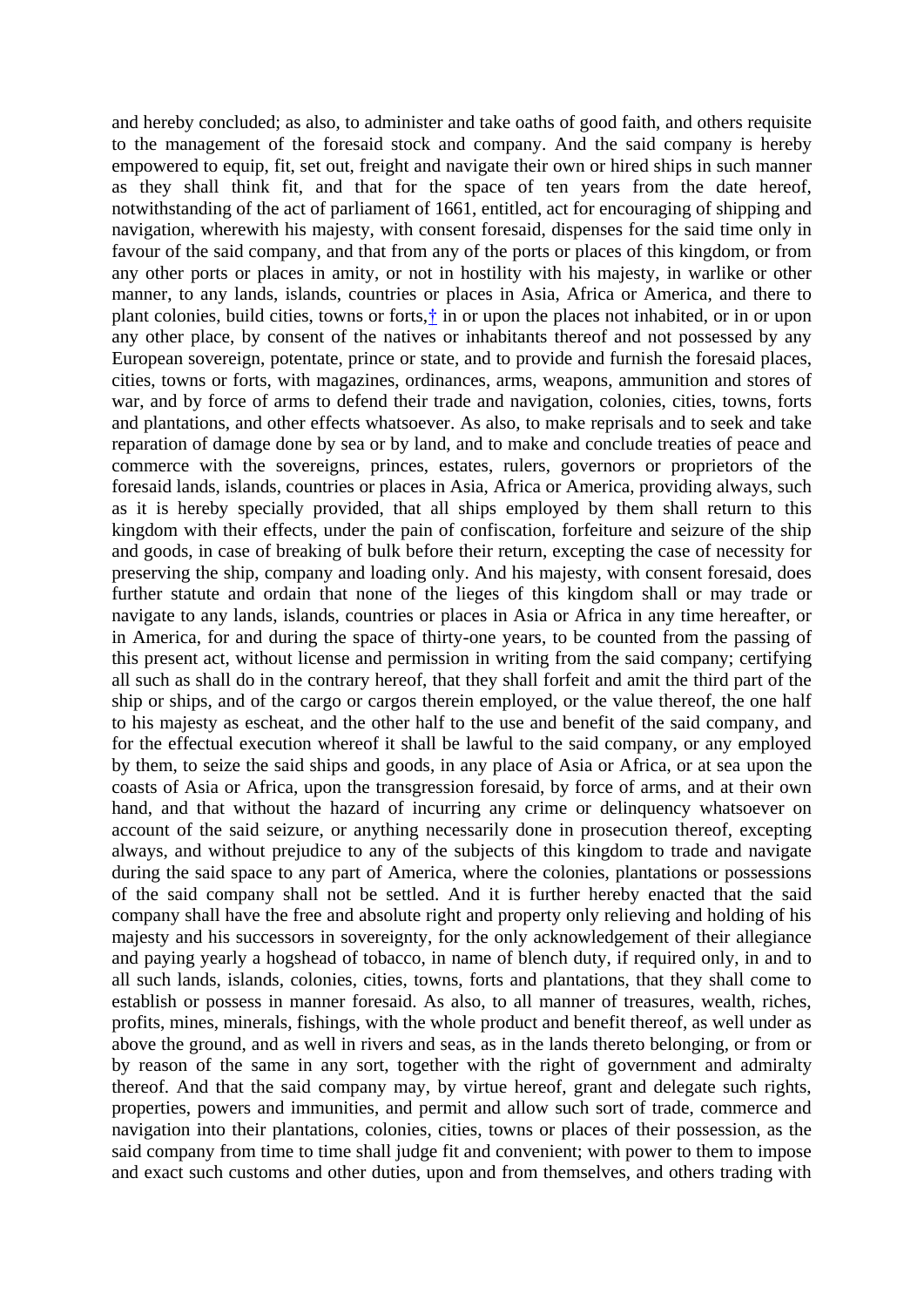and coming to the said plantations, cities, towns, places and ports and harbours thereof, as the company shall think needful for the maintenance and other public uses of the same, holding always, and to hold the whole matter of his majesty, and his successors kings of Scotland, as sovereigns thereof, and paying only for the same their acknowledgement and allegiance, with a hogshead of tobacco yearly, in name of blench duty, if required, for all other duty, service, claim or demand whatsoever. With power and liberty to the said company to treat for and to procure and purchases such rights, liberties, privileges, exemptions and other grants as may be convenient for supporting, promoting and enlarging their trade and navigation from any foreign potentate or prince whatsoever in amity with his majesty, for which the general treaties of peace and commerce between his majesty and such potentates, princes or states shall serve for sufficient security, warrant and authority. And if contrary to the said rights, liberties, privileges, exemptions, grants or agreements, any of the ships, goods, merchandise, persons or other effects whatsoever belonging to the said company shall be stopped, detained, embezzled or away taken, or in any sort prejudiced or damnified, his majesty promises to interpose his authority to have restitution, reparation and satisfaction made for the damage done, and that upon the public charge, which his majesty shall cause disburse, and lay out for that effect. And further, it is hereby statute that all ships, vessels, merchandise, goods and other effects whatsoever belonging to the said company shall be free of all manner of restraints or prohibitions, and of all customs, taxes, cesses, supplies or other duties imposed, or to be imposed by act of parliament, or otherwise, for and during the space of twenty-one years, excepting always the whole duties of tobacco and sugar that are not of the growth of the plantations of the said company. And further, it is enacted that the said company, by commission under their common seal, or otherwise as they shall appoint, may make and constitute all and every their directors, governors and commanders in chief, and other officers civil or military, by sea, or by land. As likewise, that the said company may enlist, enroll, hire and retain all such persons subjects of this kingdom, or others whatsoever, as shall be willing and consent to enter in their service or pay, providing always that they uplift or levy none within this kingdom to be soldiers without leave and warrant first obtained from his majesty, or the lords of his privy council, over which directors, governors, commanders in chief or other officers civil or military, and others whatsoever in their service and pay, the company shall have the power, command and disposition both by sea and land. And it is further statute, that no officer civil or military, or other person whatsoever within this kingdom, shall impress, entertain, stop or detain any of the members, officers, servants or others whatsoever, of or belonging to the said company. And, in case the said company, their officers or agents, shall find or understand any of their members, officers, servants or others aforesaid, to be impressed, stopped or detained, they are hereby authorised and allowed to take hold of and release the foresaid person impressed or stopped in any part of this kingdom, either by land or water. And all magistrates and others of his majesty's officers civil and military, and all others, are hereby required in their respective stations to be aiding and assisting to the said company, under the pain of being liable to all the loss, damage and detriment of the said company, by reason of the foresaid persons their neglect. And further, that the said company, whole members, officers, servants or others belonging thereto, shall be free both in their persons, estates and goods, employed in the said stock and trade, from all manner of taxes, cesses, supplies, excises, quartering of soldiers, transient or local, or levying of soldiers, or other impositions whatsoever, and that for and during the space of twenty-one years. And lastly, all persons concerned or to be concerned in this company, are hereby declared to be free denizens of this kingdom, and that they, with all that shall settle to inhabit, or be born in any of the foresaid plantations, colonies, cities, towns, factories and other places that shall be purchased and possessed by the said company, shall be reputed as natives of this kingdom, and have the privileges thereof. And generally, without prejudice of the specialities foresaid,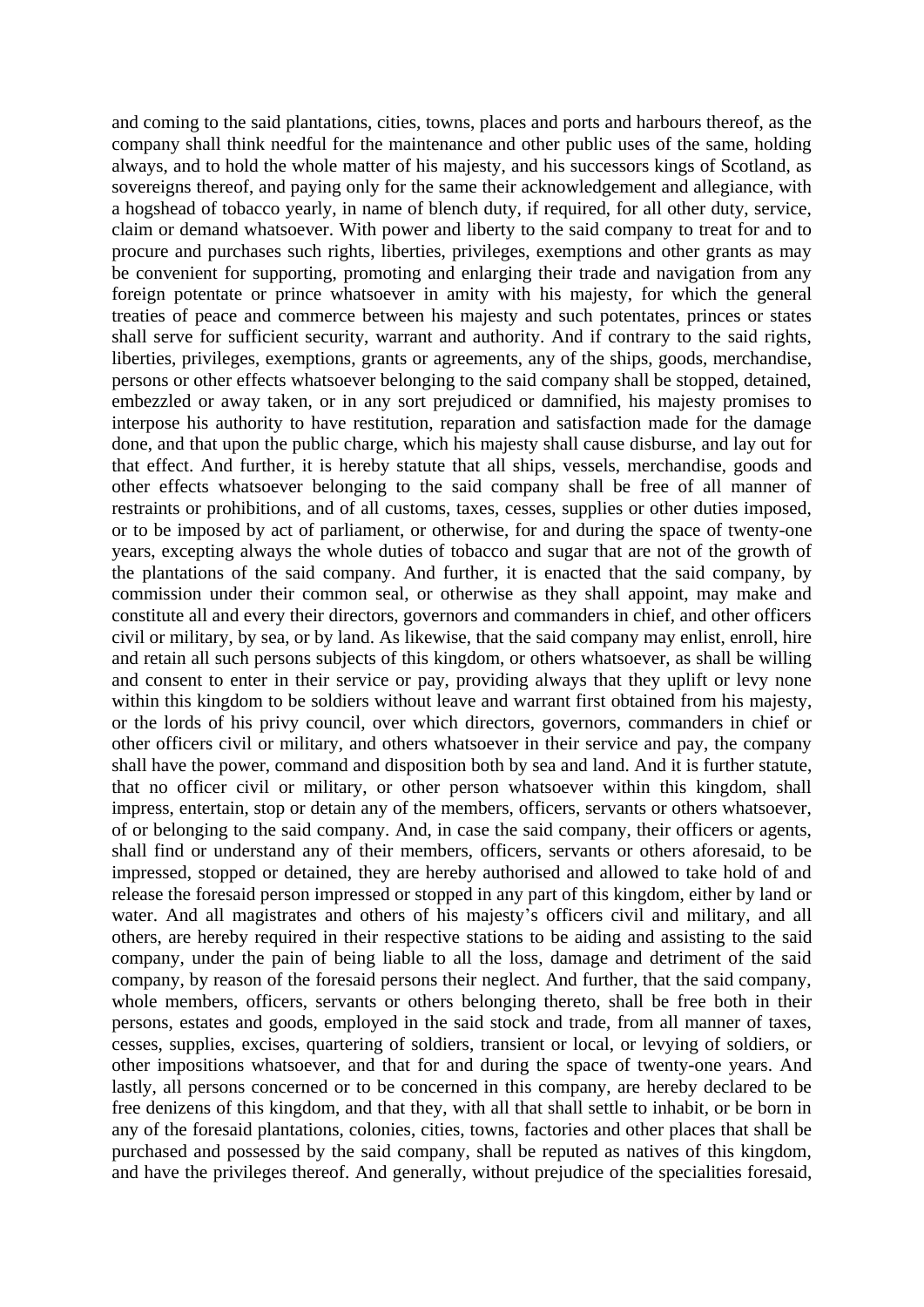his majesty, with consent foresaid, gives and grants to the said company all power, rights and privileges, as to their persons, rules, orders, estates, goods and effects whatsoever, that by the laws are given to companies allowed to be erected for manufactories, or that are usually given in any other civil kingdom or commonwealth, to any company there erected for trade and commerce. And for the better establishment and greater solemnity of this act and gift in favour of the said company, his majesty does further ordain letters patent to be expedited hereupon, containing the whole details, under the great seal of this kingdom, for doing whereof all at once this act shall be sufficient warrant both to the director and chancellor, or keeper of the great seal, as use is in like cases.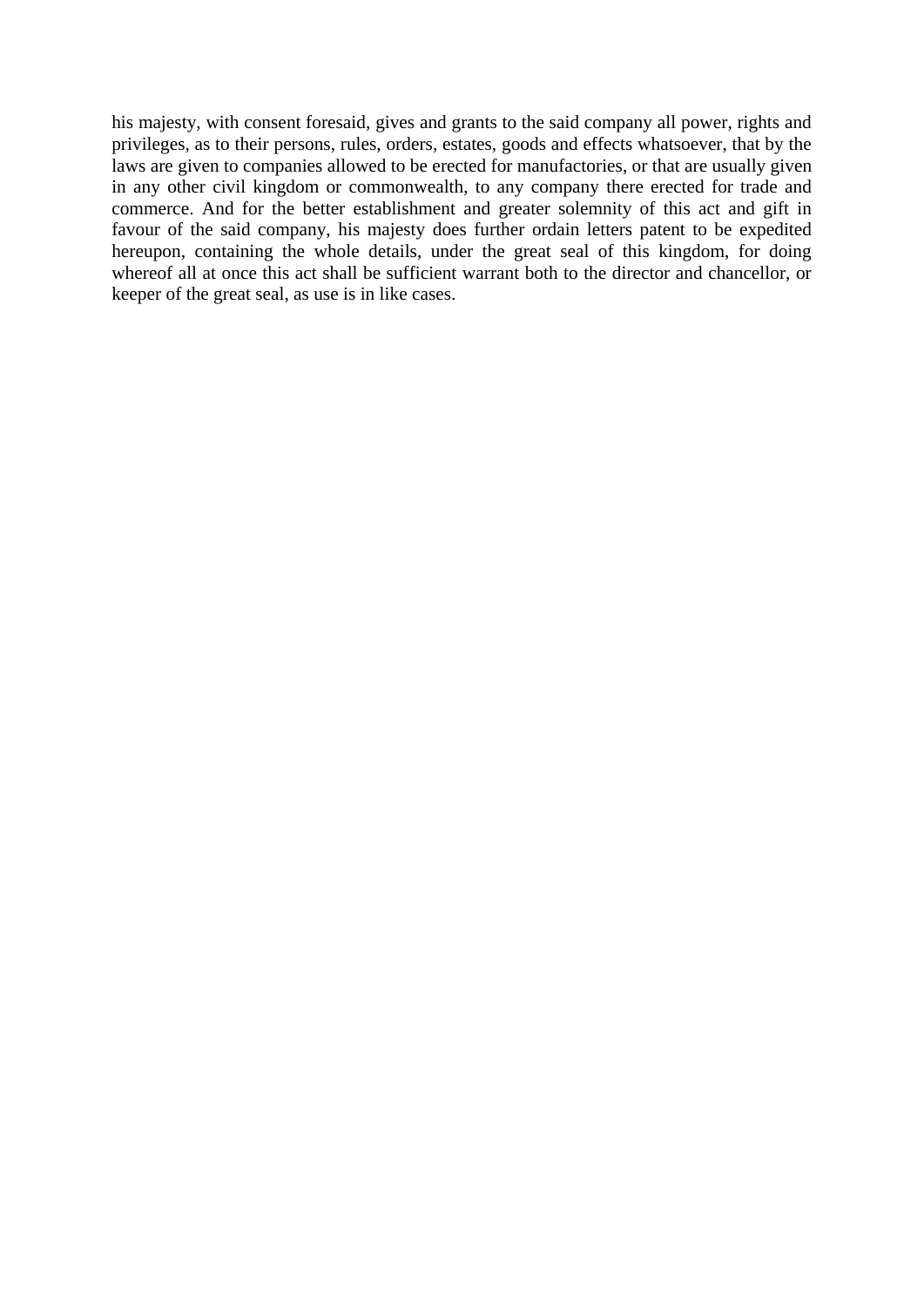### *[Act concerning the payment of the sums out of the equivalent to the African Company](http://www.rps.ac.uk/trans/1706/10/463)* 25 March 1707

Our sovereign lady, considering that by the fifteenth article of the treaty of union of the two kingdoms of Scotland and England it is agreed that out of the sum of £398,085 10*s* sterling mentioned in the said article, after what consideration shall be found necessary to be had for any losses which private persons may sustain by reducing the coin of Scotland to the standard and value of the coin of England, in the next place the capital stock of the African and Indian Company of Scotland, advanced, together with the interest of the said capital stock after the rate of five [of the] pound per cent per annum from the respective times of the payment thereof, shall be paid, upon payment of which capital stock and interest it is agreed the said company will be dissolved and cease, and also that from the time of passing the act of parliament in England for raising the said sum of £398,085 10*s* the said company shall neither trade nor grant licence to trade, providing that if the said stock and interest shall not be paid in twelve months after the commencement of the union that then the said company may from thence forward trade or give licence to trade until the said whole capital stock and interest shall be paid. And also, considering that there may be diverse difficulties arising concerning the stating of the said capital stock and the particular shares and titles of the several proprietors and the execution competent for recovering the respective shares and interest conforming to the article, and her majesty being most desirous to prevent all mistakes and abuses which may hinder the ready and effectual application of the foresaid money, conforming to the said article, and dissolving the company in the terms thereof, therefore, and to the end that the shares and titles of the several proprietors may be the more distinctly constituted and the commissioners for disposing the equivalent may the more safely make payment, her majesty, with advice and consent of the estates of parliament, requires and ordains the directors and secretaries of the said African and Indian Company to frame a particular account or list of the stock and interest of the same from the respective times of the payment, excepting only that such as got allowance for the interest of the first instalment at paying in of the second instalment shall only have right to the interest from 1 August 1698 for the first instalment belonging to each proprietor or their assignees where transfers are marked on the said company"s books; as also, another account of the debts due by the said company containing the particular creditors' names with interest due for such debts as bear interest, the sums in both accounts not exceeding the sum of £232,884 5*s* <sup>2</sup>/3*d* sterling at 1 May next. And both the said accounts are to make express mention at every article of the page and book belonging to the company from whence the said accounts have been taken. Likewise her majesty, with advice and consent foresaid, requires and ordains the present directors, at least five of them and their secretary who now is or whom they are hereby required to name for that effect, to draw up and perfect the foresaid two accounts or list in manner above-mentioned, and that they or five of them and their said secretary shall sign the said accounts respectively and deliver the same in to the lord clerk register between now and the foresaid 1 May next, certifying the said directors and their secretary that if they fail in punctual performance of the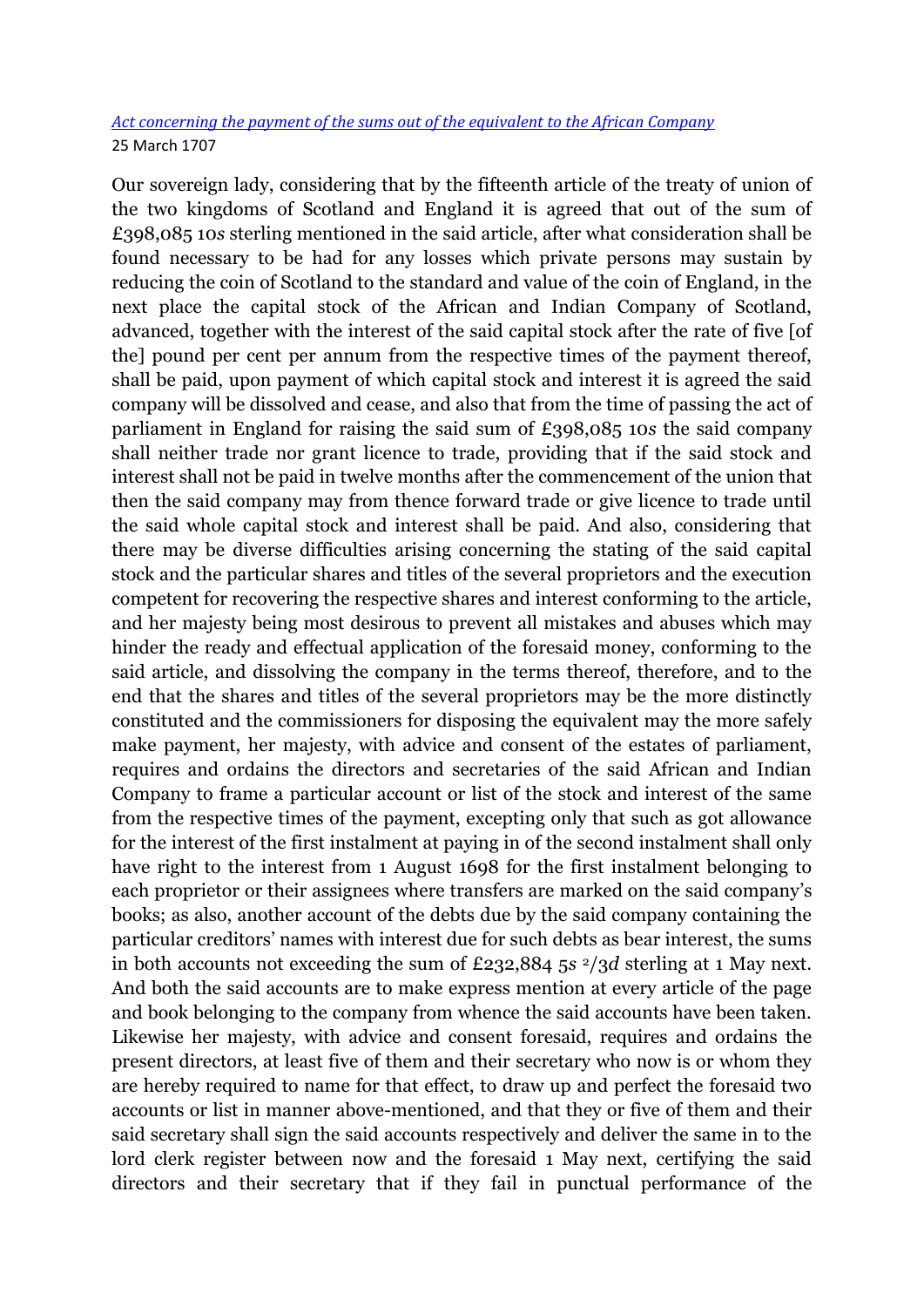aforesaid, or any part thereof, letters of horning shall be directed against them and their said secretary at the instance of the commissioners to be appointed by her majesty for the disposing of the equivalent, who are hereby authorised and empowered for that effect. And further that the respective proprietors and others having interest and the creditors of the said company contained in the foresaid accounts may be the more readily answered and paid, her majesty, with advice and consent foresaid, statutes and ordains that a certificate drawn out of the books of the said company bearing the names of the respective proprietors and transfers which concern any share marked in the books of the said company, or the names of the said creditors of the company and the payments advanced by the said proprietors, or the sums due by the said company to their creditor with the time of advancing the said payments or contracting the said debts, with the said interest due on the respective shares and debts at five [of the] pound per cent until 1 May next, and which certificate shall also express the pages and books of the said company from whence the same are taken, and shall be signed by the directors or three of them, or an extract of a particle concerning any particular share or debt, under the hand of the lord clerk register or his deputes, furth of the said accounts appointed to be made up and delivered in to him in manner above set down, shall be separately authentic and probative and shall be a sufficient title to receive the respective shares or debts and interest due respectively thereof, and the discharges granted by persons having right to such certificates or extracts shall be a sufficient exoneration to the commissioners for disposing of the equivalent, which certificates and extracts are hereby ordained to be given furth gratis. And further where the shares of the proprietors or debts due to the creditors of the said company have been legally affected by diligence, the creditors using lawful diligence shall have such action against the commissioners of the equivalent for recovering the sums so affected as would have been competent to the parties themselves, whose shares or debts they do affect by virtue of this act, if they had insisted in their own names. And to the end the lieges may be certified when and where to receive their money, her majesty, with advice and consent foresaid, ordains that as soon as the foresaid sum of £398,085 10*s* mentioned in the above fifteenth article shall be paid in to the commissioners to be appointed by her majesty for disposing the equivalent, the same shall be notified to the privy council of this kingdom and thereupon a proclamation shall be issued out by the lords of privy council intimating the same to the lieges and requiring the proprietors and others having right to come and receive their shares, conforming to their respective titles, at Edinburgh where the said commissioners of the equivalent or a quorum of them are hereby appointed to reside until the said capital stock and interest be paid to the said proprietors and creditors of the said company. And her majesty, for the ends abovementioned, with advice and consent foresaid, statutes and ordains that after the said proclamation the said commissioners to be appointed for disposing of the equivalent, by acceptance of their trust and office, shall be bound to make payment to the several proprietors and creditors contained in the foresaid lists and producing the foresaid extracts or these deriving right from them of the full shares and debts, with interest due respectively thereupon, at 1 May next, conforming to the accounts appointed to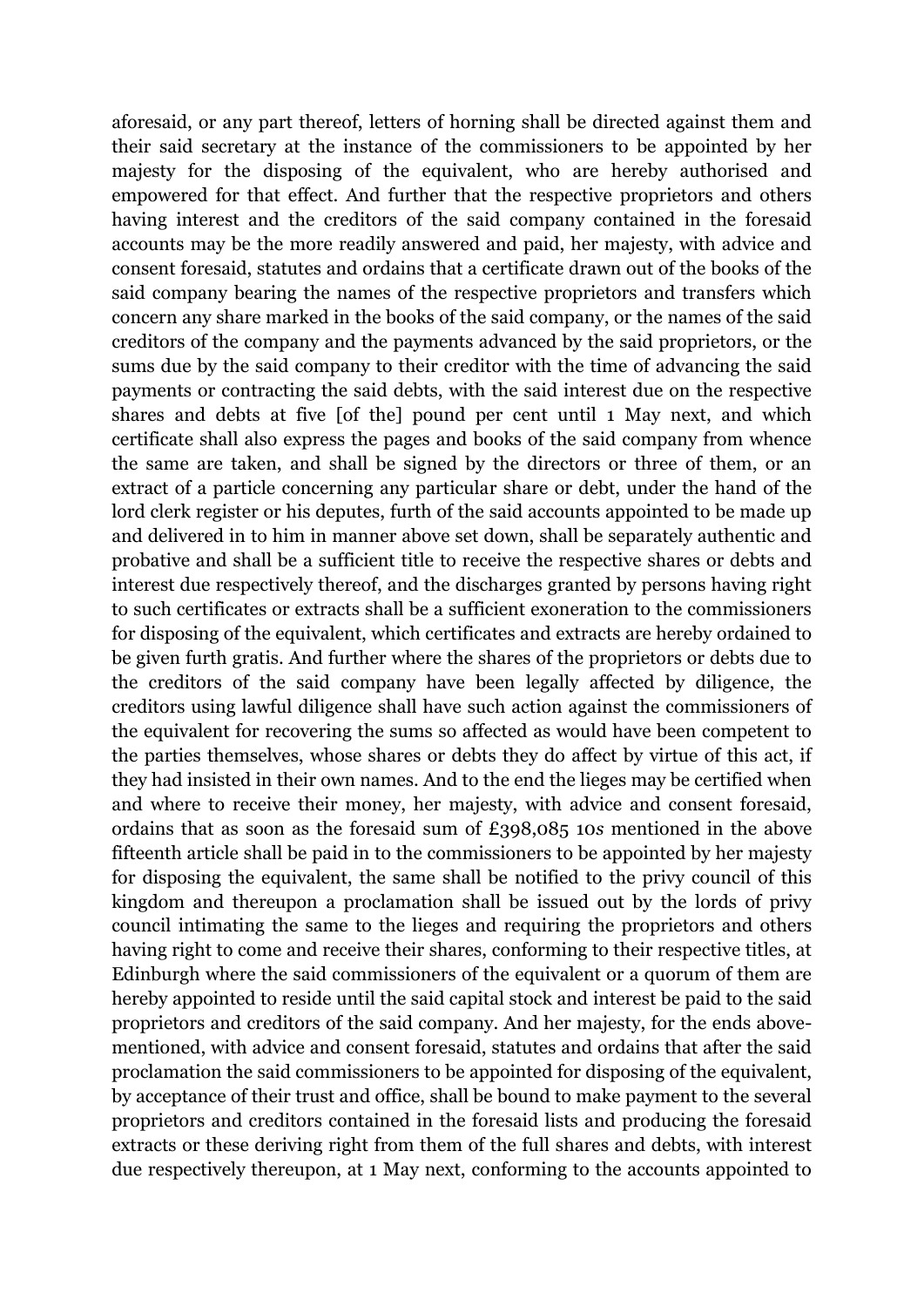be made and delivered in to the clerk register between then and the said day in manner above-expressed, and that without delay, loss or defalcation, declaring that it shall not be lawful for the said commissioners, their clerks, secretaries or cashiers by themselves or others, directly or indirectly, to acquire any shares or debts of the said company or to obtain any ease or gratification for payment to the parties respectively. And in case of not ready payment in manner foresaid, it is hereby statute and ordained that such diligence and execution shall follow at the instance of the respective proprietors or creditors or others deriving right from them for their respective sums, principal and interest, conforming to the foresaid accounts against the said commissioners of the equivalent and their cashiers, conjunctly and severally, as is competent against parties liable for foreign bills of exchange, and that upon production of the company"s bonds to the creditors or upon production of the certificates granted by the directors or three of them, in manner above-expressed, or upon production of a particle extracted furth of the said accounts concerning the several shares and debts, with the title in the person at whose instance diligence is raised, and that no suspension or stop upon such charges shall be granted except upon consignation, and in case of consignation the money consigned shall be restored to the party having interest, without deduction of consignation money. And her majesty, in respect of the foresaid intimation, and that the commissioners of the equivalent do thereupon become bound in manner foresaid, hereby statutes, enacts and declares that upon issuing the proclamation of council above set down the said African and Indian Company shall cease and be dissolved and the said company, being thereby dissolved, her majesty, with advice and consent foresaid, hereby simply discharges the proprietors subscribers of the said books of the company, their heirs and all others whom it may concern, of all action, instance and execution on account of the sums subscribed for and not paid in together with the contracts, bonds or obligations whereby the said subscribers were bound to the company, with all acts of the directors calling for any payments of the subscription money not paid, and all diligence that has followed or may follow thereupon. And also forasmuch as the foresaid capital stock and interest and debts are appointed to be refunded in full satisfaction of all the company or any particular proprietor can pretend on account of the foresaid company stock management or interest thereof, therefore her majesty, with advice and consent foresaid, statutes and declares that the dead stock, whole debts and effects, actions and execution belonging to the said company in general, or to the proprietors in any way concerning the said company, shall belong to her majesty and her royal successors in the same manner as the same did belong to the said company and to the said proprietors and which are appointed to be brought in and made effectual by the said commissioners of the equivalent, and to be applied to the same ends and uses as the other sums mentioned in the said fifteenth article, with the burden, nevertheless, in the first place of £300 sterling hereby appointed to be paid out of the price of the house and pertinents lying in Edinburgh and other effects belonging to the said company to the said directors for their pains and attendance and to enable them to give rewards to servants and bestow other incident charges in making up and perfecting the said accounts, and which sum of  $£300$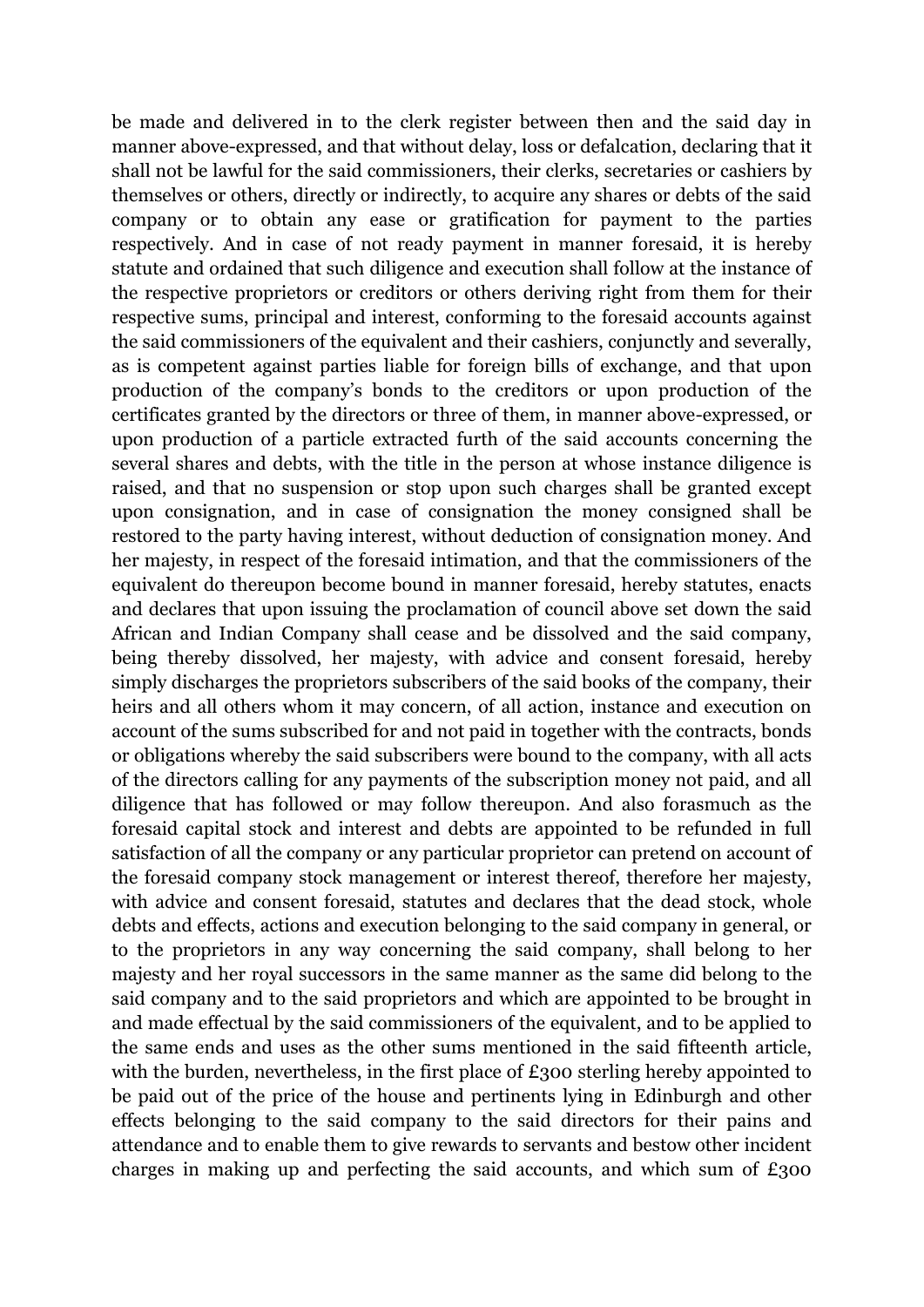sterling is to be divided by the said directors as they shall see just, and such like with the burden in the next place of such sums as this parliament has appointed by deliverance or order to be paid out of the whole dead stock to gentlemen officers and others who went to Darien or their friends for their faithful services, and the debts due to James Montgomery, William Arbuckle, James Wetherspoon and William Thomson, extending to £258 4*s* 8*d* sterling. And the said directors, or at least three of them, are hereby strictly required to give in full and complete inventories of all debts and effects belonging to the company in general to the said commissioners of the equivalent at their first meeting, with certification that in case of failure letters of horning shall be directed at the instance of the said commissioners against the said directors for that effect, for doing whereof the said commissioners are hereby authorised.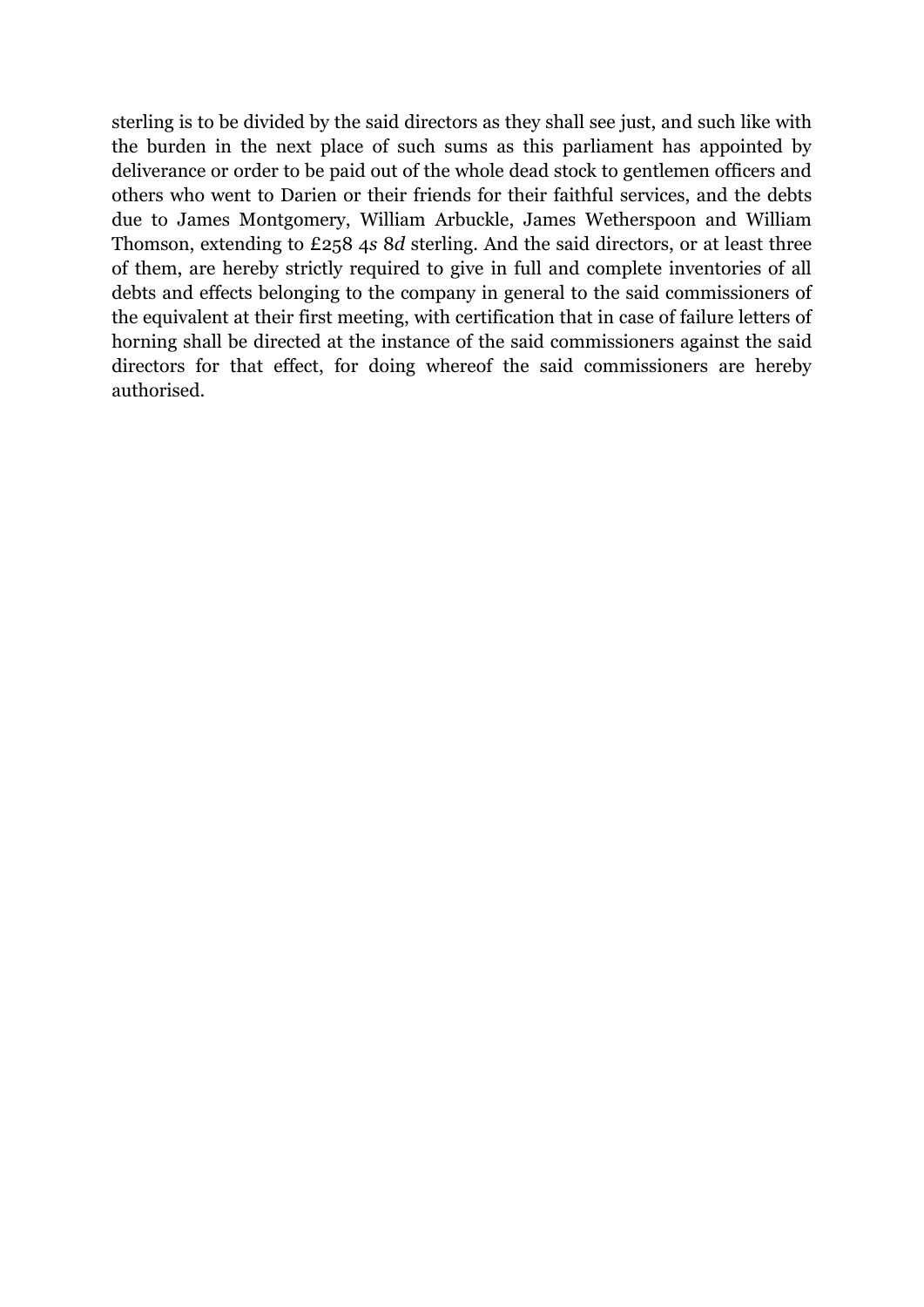The Scots settlement in America called New Caledonia. A.D. 1699. Lat. 8-30 North. According to an original draught by H. Moll G. 1729. - Map of the Bay of New Caledonia in Darién, Panama.



**Title: The Scots Settlement in America called New Caledonia. A.D. 1699. Lat 8 n- 30 North. According to an Original Draught By H. Moll Geographer**

**Artist: Moll, Herman**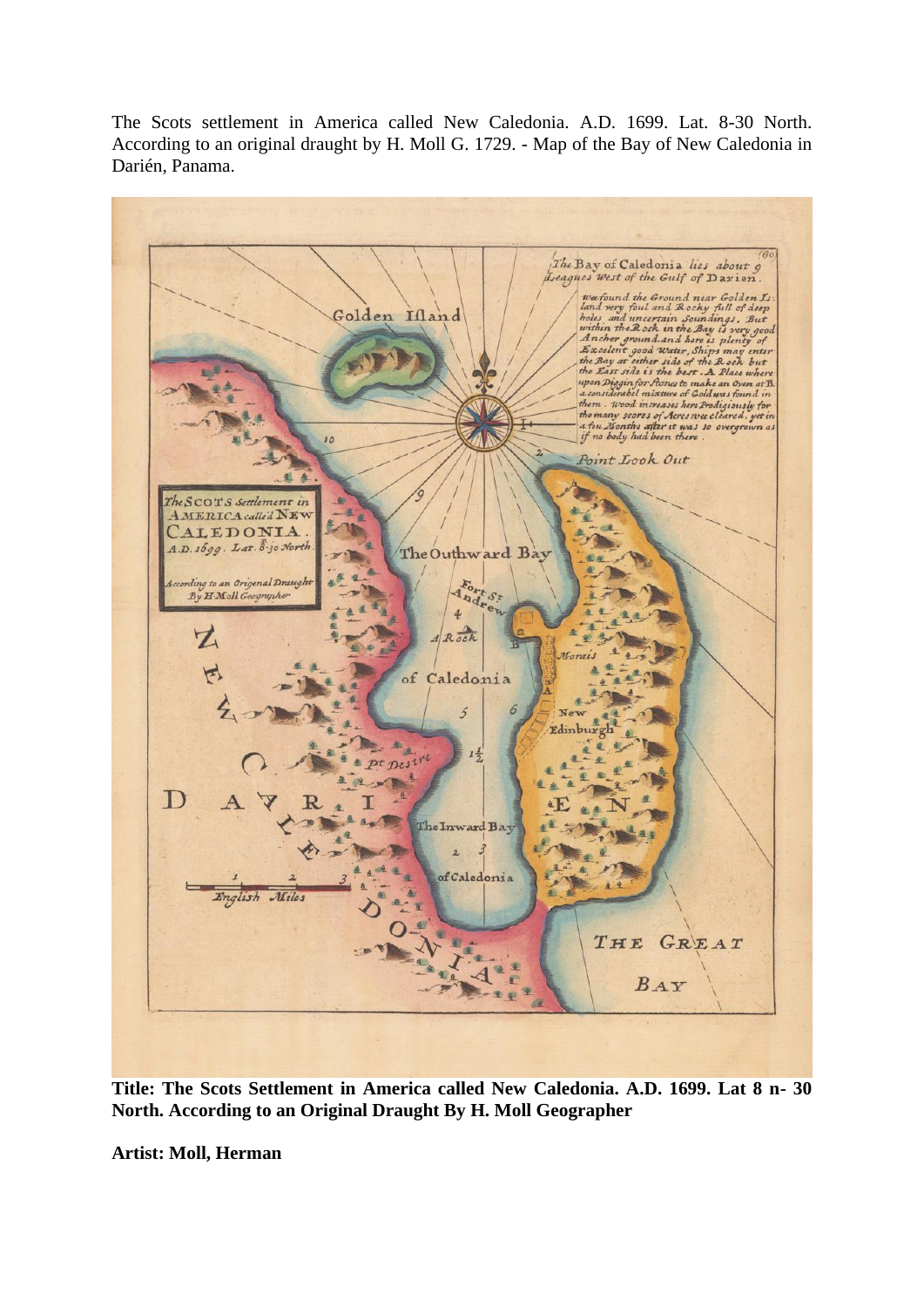**Published: London, Th. Bowles and John Bowles**

**Date: 1736**

**Size: [25,2 x 21 cm]**

**Technic: Copper engraving / later hand color**

**Description: Copper engraving, hand colored in outline and wash. Decorative map of the Scotish settlement in North America. A detailed and fine map which shows the bay of Caledonia with Golden Island located near the gulf of Darien. The geographer Hermann Moll worked came originally from the Netherlands and worked in London in the beginning for Moses Pitt. Later he became one of the important map publishers in England. The atlases, which he published were widely well known. He engraved as well maps for other English publishers (John Seller, etc.) .**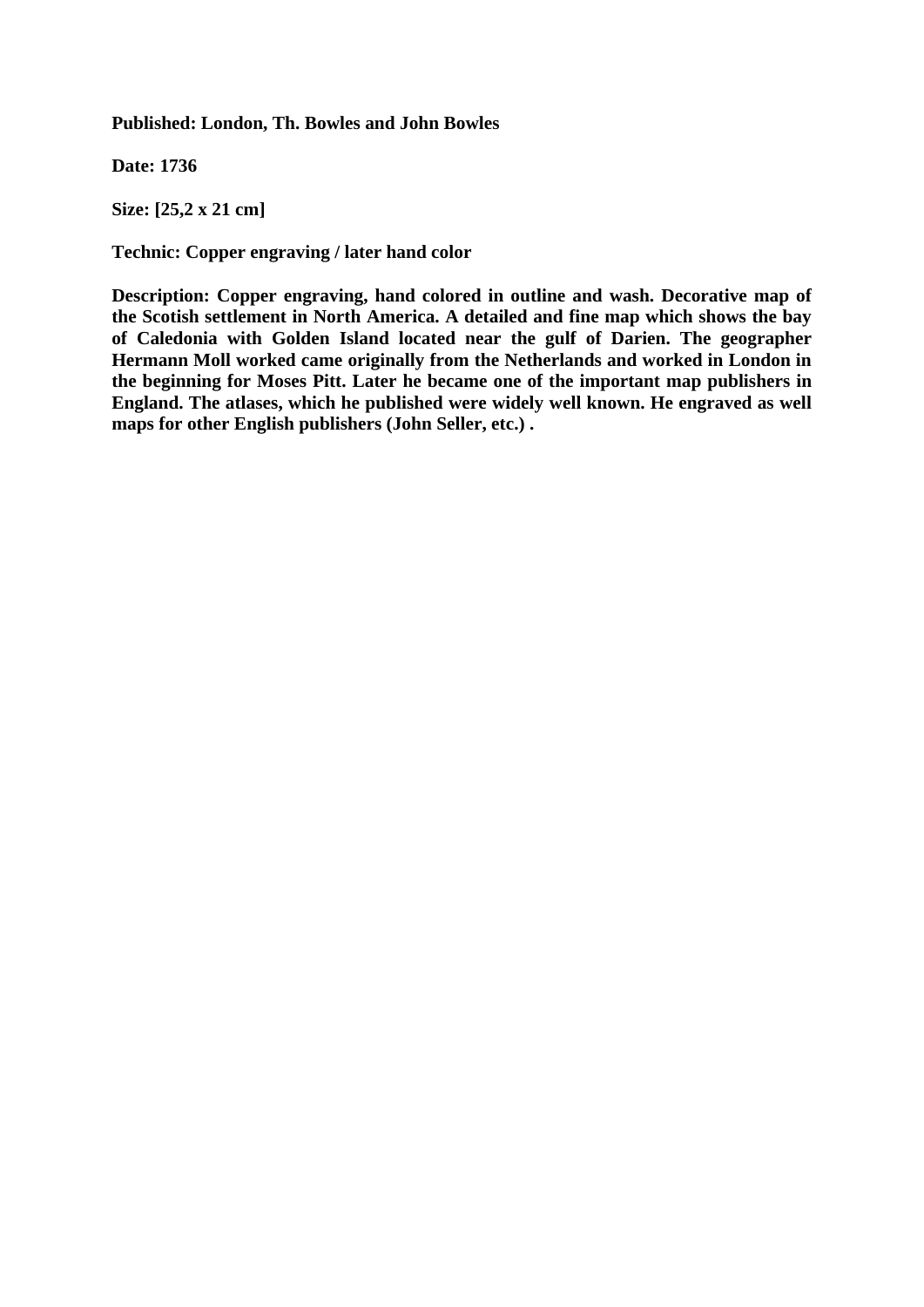## **The History of Caledonia: or, the Scots Colony in Darien in the West Indies.**

## **[DARIEN COLONY](http://www.abebooks.com/servlet/SearchResults?an=DARIEN+COLONY)**

With an Account of the Manners of the Inhabitants, and Riches of the Countrey. By a Gentleman lately Arriv'd. 4to on half-sheets. 54 pp. Late 19th-century red quarter morocco, red cloth sides. London: printed, and Sold by John Nutt, 1699 Wing H2114 (L,O,LG,EN;CH,CN,LC,NC,Y). Without the final blank leaf. Bound with: [FOYER (Archibald)]. A Defence of the Scots Settlement At Darien. With an Answer to the Spanish Memorial against it. And Arguments to prove that it is the Interest of England to join with the Scots, and protect it. To which is added, A Description of the Country, and a particular Account of the Scots Colony. 8vo. [8], 86 pp. Edinburgh: Printed in the Year, 1699. Wing 2047A. The dedication to the King is signed "Philo Caledon". Bound with: [HODGES (James)]. A Defence of the Scots abdicating Darien: Including an Answer to the Defence of the Scots Settlement there. Authore Britanno sed Danensi. [20], 1-60, 145-168. [Edinburgh?]: Printed in the Year, 1700. Wing H2298. Title-page mounted on a guard, top edge strengthend; text browned. The dedication to directors of the Scots" African and Indian Company is signed "Phil. Scot." In 1695 the Scottish Parliament passed an Act which gave power and authority to a company to set up a trading station on the isthmus connecting South and Central America. The company was to be called the "Company of Scotland Trading to Africa and the Indies". It was provided with immunity from customs for twenty years and that any ships damaged or lost would be paid for at "His Majesties Charge". This, in practice, meant that the Company of Scotland would be able to undersell its competitors and simultaneously enjoy an implied form of insurance underwritten by the King, who was not best pleased at this presumption of the Scottish Parliament. Such provisions made the idea immensely popular and large sums were quickly raised from subscriptions. The project was overseen by the economist William Patterson, then at the height of his powers and fame. On the 28th July 1698 the pioneer settlers set sail from Leith, their departure cheered on by a population whose imagination had been fired by mercantile rivalry with and independence from English trade. The first few weeks went very well, few died on the voyage out, and an easily defensible spot with a good harbour was found. However the community was soon beset with sickness, anarchy and a severe shortage of supplies. In 1699 rules and ordinances were drawn up for the colony. These included a simple criminal code with trial by a jury of fifteen, a judicature, but no civil code. The problems were further exacerbated by fervent protestantism promulgated by the ministers appointed to look after the spiritual welfare of the colony. It was abandoned in June 1699 but by then further ships had been sent out and more left in August of that year. Soon afterwards the Spanish captured the site. Some of the Scottish settled in other lands (Nova Scotia inter alios) granted under the Charters of 1621 to Sir William Alexander and to Gordon of Lochinvar, and a few only made if back to Scotland. The project arose against a background of great economic uncertainty in Scotland. In 1681 the Scottish Mint had collapsed with the result that most trade was now being done in sterling. This led to substantial dependence by Scottish merchants on the goodwill and amenability of their wealthier and more powerful English brethren in London. In 1695 the Bank of Scotland was created by an Act of the Scottish Parliament expressly to manage the needs of commerce (unlike the Bank of England which had been founded to provide a war loan to the king) in Scotland and these Scottish financial interests in London. Even though the Bank of Scotland was.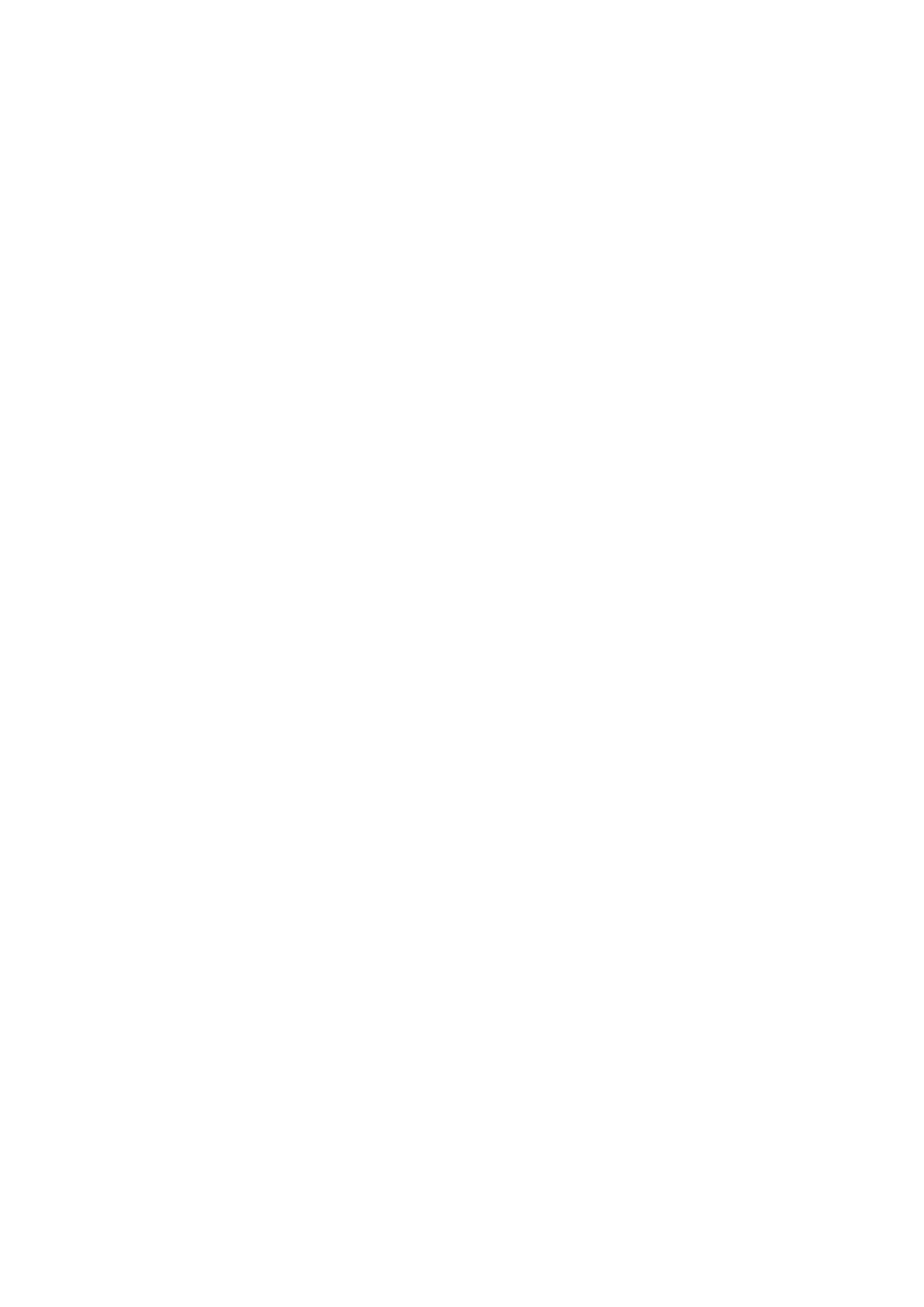# THE

# **HISTORY**

# OF

# CALEDONIA:

or, The

# SCOTS COLONY

# IN

# DARIEN

In the West Indies.

With an Account of the

Manners of the Inhabitants

and Riches of the Countrey.

BY A GENTLEMAN LATELY ARRIV"D. LONDON:

PRINTED AND SOLD BY JOHN NUTT, NEAR STATIONERS-HALL. MDCXCIX.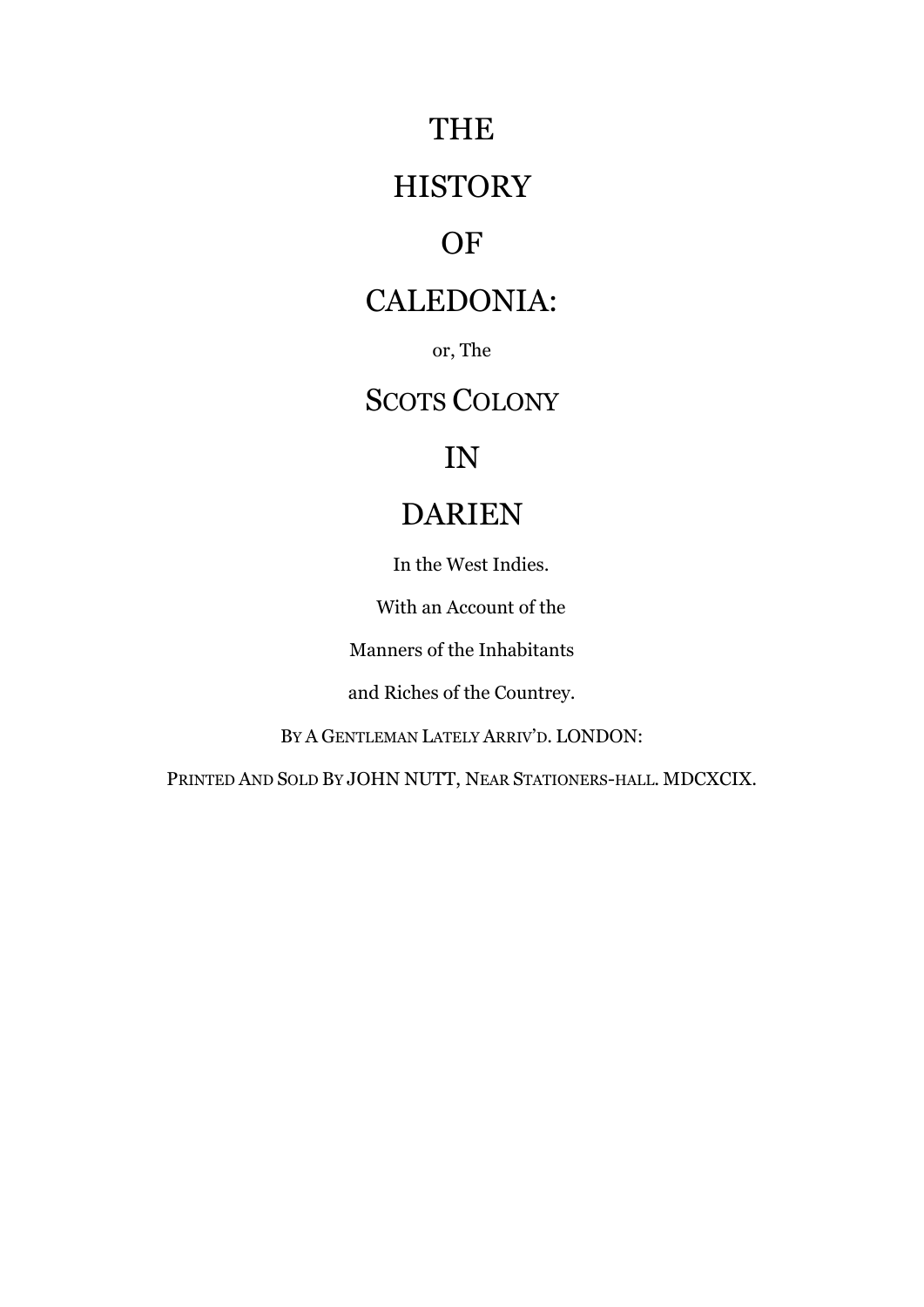[In the "Darien Papers," Dr Hill Burton states that this curious and scarce work, purporting to have been written by a gentleman lately arrived from the Scots Settlement in Caledonia, affords a detailed and distinct account of the adventure, as far as it had been conducted up to that time. The work, however, bears internal marks of being a made-up book, compiled partly from the Council's dispatches from the Colony to the Directors in Scotland*;* while the descriptions of the Darien Indians and of the nature of the country are borrowed largely (in some places word for word) from Lionel Wafer"s "New Voyage to America," which was published earlier in the same year (1699).]

The History of Caledonia, &c.

#### CHAPTER I.

#### *Of the Erecting of the Company of* SCOTLAND *Trading to* AFRICA *and the* INDIES.

THE SCOTS having observed the great Benefits arising to all Nations by Trade, which was not well understood, and put into Method, till about the latter end of the last Century, in this part of the World, and that, above all others, that of *Africa* and the *Indies* was the most Beneficial, have long ago projected to share in it with their Neighbours. But by the Policy of those who had already felt the Sweets of it, and who feared a Diminution of their Gain, they found, till of late Years, unsurmountable Difficulties.

But in the year 1688, they having, for the most part, Early appeared in the Revolution, and served his Present Majesty with great Zeal, they thought they might Justly Promise to themselves a suitable Return to so great Merits, And having managed their Business with great Dexterity, they found themselves not frustrated of their Expectation.

About Three years ago, under the Administration of the Earl of *Twidale,* who was mightily influenced in this Affair by Secretary *Johnson,* Son of the late Laird *Warreston,* an Act was touched by the Scepter for erecting a Company to be called the Company of *Scotland* Trading to *Africa* and the *Indies,* with great Immunities, vizt. of being Custom-free for above Twenty Years; and that all Ships which should be taken or damaged by any other Nation, to be made Good at His Majesties charge. These Two Provisos in the Act, were a mighty Encouragement; For by the first they were enabl"d to undersel their Neighbours, and by the second they were always sure of His Majesties Protection, being obliged by the strongest Ties of Interest.

#### CHAPTER II.

### *Of the Opposition against it.*

No sooner was the News of this Act of Parliament spread abroad, but it was opposed in *England* by all concerned in the *East India* Trade, who made a mighty noise against it. Some indeed contemned it, and making severe Reflections upon the poverty of *Scotland,* look"d upon it as a Chymerical Project; but the wiser sort here thought it might be of dangerous Consequence; making serious Reflections upon the great Priviledges granted the New Company, thought many, both here, in *Holland*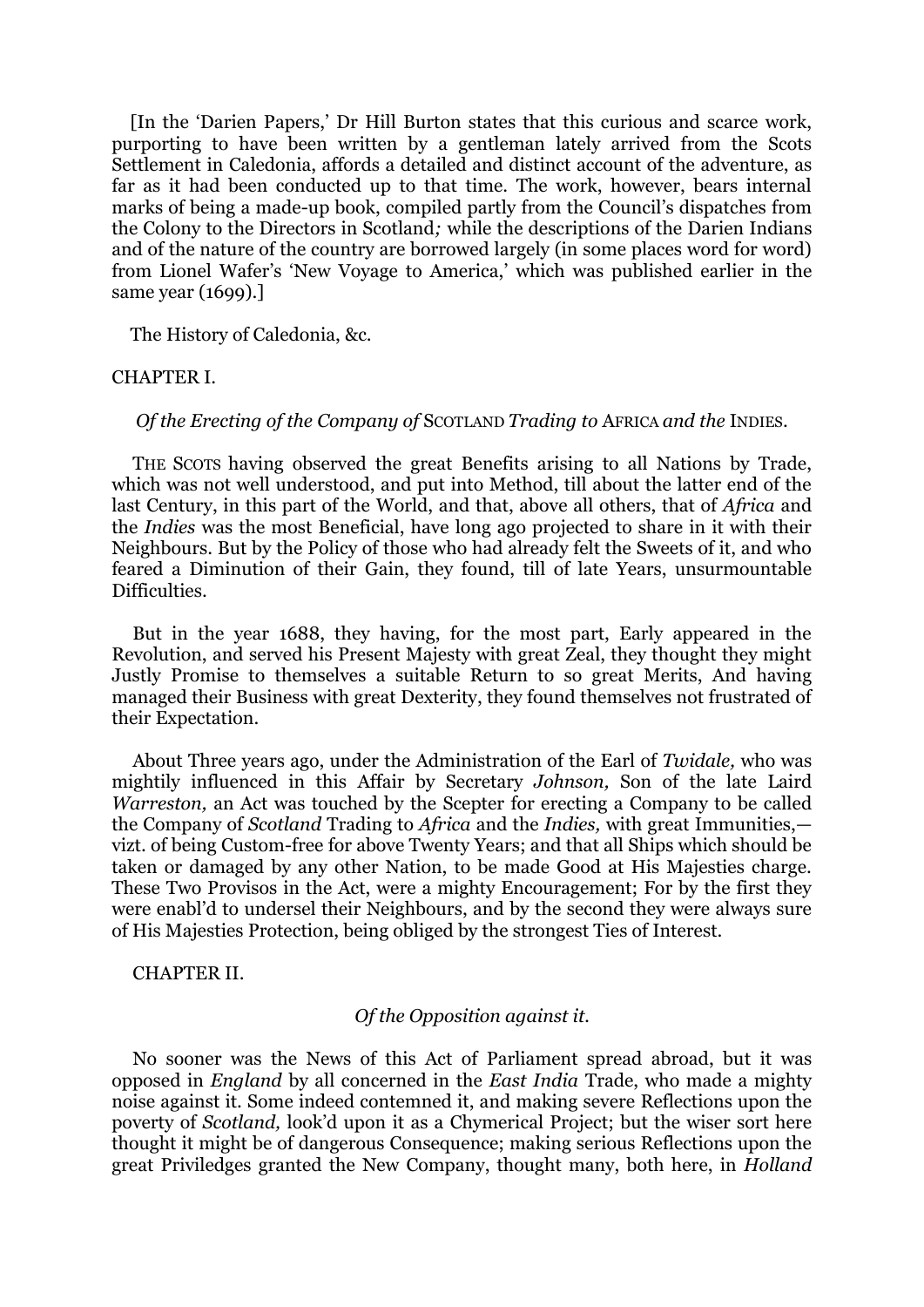and other Nations, might easily be induced to joyn with them; and accordingly, many began, even here, to talk of Subscriptions, and remitting great Sums of Money; and more particularly the *Hamburgers,* had a Project of Subscribing an Hundred Thousand Pound But the Parliament sitting here about the time when the Discourse of this Great Affair was at the hottest, the Companies most concerned, made their application to them, and prevailed so much, that they quite dashed all Subscriptions here; and that they might, if possibly, quite Ruin the *Scottish* Project, they addressed His Majesty, That he would take all care, and use all possible Methods to suppress it; they obtained a Promise, That some Methods should be taken, and His Majesty making some Reflections upon what had passed, was pleased to express himself, *He had not been well served in Scotland.* But the Act being passed, and the whole Kingdom being engaged in it, it was looked upon as next to an impossibility, to have it Repealed. All that could be done, was to quite discourage all from Subscribing here, and to remonstrate to the *Hamburgers* the Injury their Joyning with the *Scots* would be to the *English* Trade. Accordingly, *Sir Paul Eycaut,* His Majesty"s Minister to that Republick, had orders to press it home: Upon which the *Hamburgers* put out a Declaration in Justification of themselves, and seemed resolv"d to pursue their Project. But upon Cooler Thoughts, &c, considering the mighty benefit they received from the *English* Trade, they having made it their Staple for Cloth, for the *North*  Parts of *Europe,* to the mighty enriching of that Republick; and that it was not impossible, that they might remove the said Staple from thence to some other place, as formerly they had done from *Antwerp,* to the mighty prejudice of that City; and being warmly pressed by his Majesty"s Minister, they at last resolved to desist, preferring certain Riches before uncertain Gain.

#### CHAPTER III.

### *Of the Progress of the Company.*

THE SCOTS seeing that no Subscriptions from *England* were to be expected, the Frowns of the Parliament having quite discouraged all here; and that the *Hamburgers* were for preferring a present and certain Gain before Great Expectations, being resolved to Keep all measures with *England,* they resolved to stand upon their own bottom, and to shew to the World that they were not so Chymerical as some gave out, they set themselves more warmly to carry the Project on, and accordingly subscribed £400,000, most of the Nobility and Gentry, and all the Cities and Royal Boroughs, unanimously concurring, giving the World a sufficient Proof that *Scotland* was neither so Poor, nor so Disjointed, as some people would have it believed. This great foundation being laid, the Superstructure went on apace: First, they bought them a Noble House in *Miln-Square* in *Edenborough,* to serve both for the *Offices* of the Company and a *Warehouse.* Then they began to build and buy Ships, both for Burthen and War, the chief of which are the *St Andrew,*  the *Unicorn*, the *Caledonia*, the *Dolphin*, and the *Endeavour*. And here it's not improper to remark, that before this late Revolution they had no *Men of War* in *Scotland,* but now being partly necessitated by the Long War, and to carry on the designs of the Company, they have a pretty good Squadron, some of 60 Guns apiece and upwards.

After they had procured Ships sufficient for the present Designs of the Company, there was a great Debate among the Company, to what part of the *Indies* the Ships should be sent: and this part of the World was amused with various Rumours of the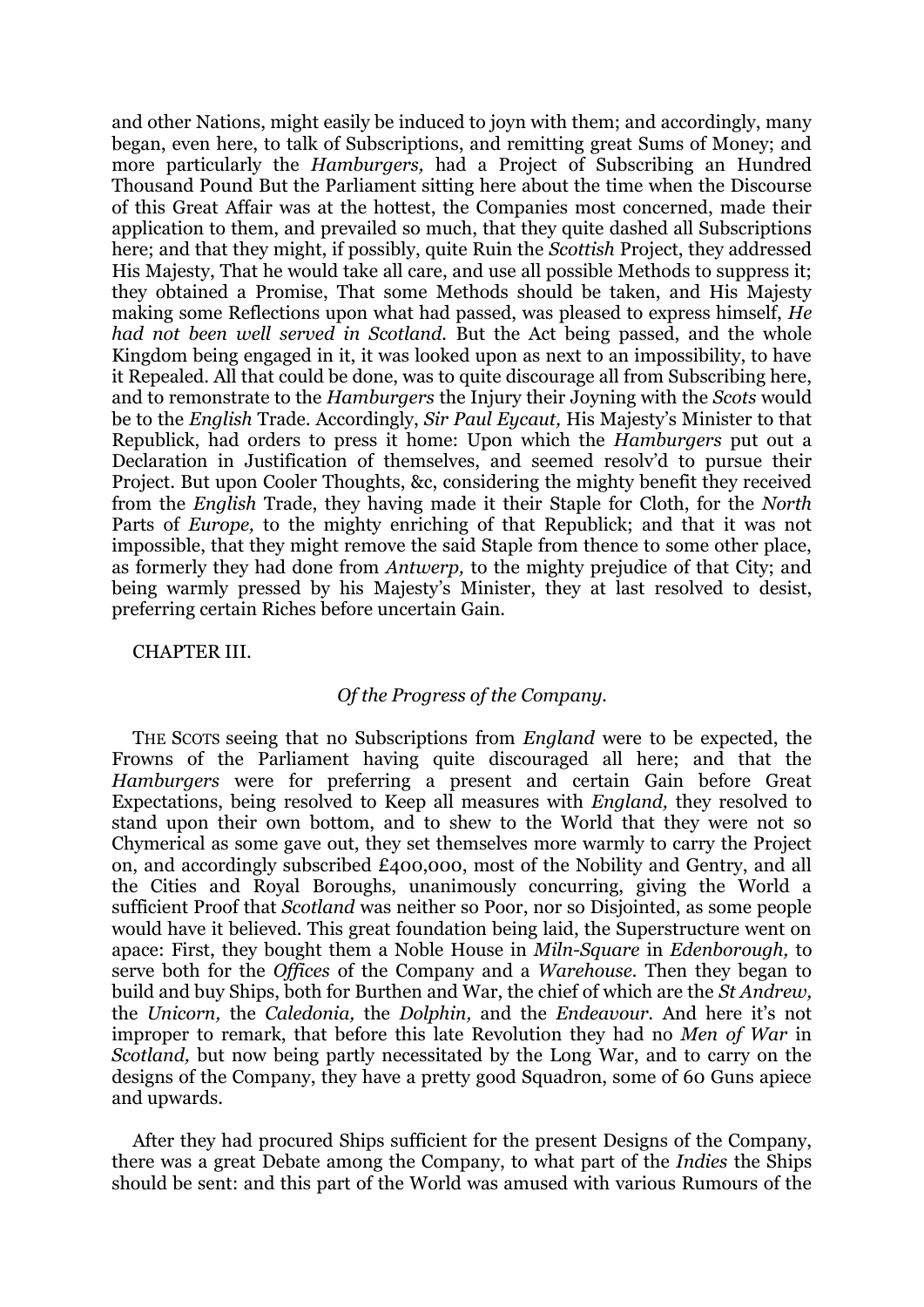*Scots* designs. But the first Project laid by *Mr Paterson,* about Ten Years ago, for settling a Colony in the *Isthmus of Darien* prevailed. Accordingly Three Stout Ships and Two Tenders were Equipped in the *Port of Leith* in the *Frith,* and all manner of Provision and Warlike Stores put on Board, with about 1200 Seamen and Soldiers, the Complement of the last being the most select Foot of *Scotland;* they sayl"d from the *Frith* with a prosperous Gale, and went round by the *Orcades,* and having a prosperous voyage, about the middle of November, the last year, 1698, arrived safe in the Bay of *Darien,* having lost few or none of their men.

As soon as they were arrived safe in the Bay, after their hearty Thanks to Almighty God for their safe arrival, they fell to sounding the Coasts, and found within a great Chain of Islands (among which is the Golden Island, by the *Spaniards* called St Katherine) a most large and capacious Port, where Ships of the greatest burthen may safely ride secure from wind and weather.

The Entrance of the Port, to which they have given the Name of *the Port of New St Andrew*, is not above Cannonshot over; so that it's very capable of being defended against the Attacks of any Enemies, they having already raised Platforms for that End. Upon the Low Neck of a Promontary within the Bay, which contains not above Thirty Acres of Land, they have begun to build them such Houses as so short a time can give them leave; which they have covered over with the Leaves of the Tree called *Plantain,* whose leaves are about a Foot and a half long: For the better Security of the New Fort, they have cut the *Isthmus* or Neck of Land on which it stands, for about 130 paces and let in the Sea. So that it has no Communication with the Land but by a Bridge; in this Fort they have already Mounted 50 Guns, and placed in it a Garrison of near 600 Men.

As soon as they had fortified themselves against all suddain surprises, they sent Deputies to treat with the *Indians,* of which you shall have a particular account after the General Description in the following Chapter.

#### CHAPTER IV.

### *A short Description of the Country of* DAKIEN; *Now called* CALEDONIA.

THE Country of *Darien,* is one of the most Famous *Isthmuses* in the World. It"s about a hundred and twenty Miles long, and three score broad. If it were possible to cut a Channel from Sea to Sea, capable of Shipping, it would facilitate the Navigation of the World two parts in three; but it's next to an impossibility, for it's almost a continued Chain of Mountains, of which some are as high as any of the Alps, especially those towards the *North Part,* which is only described in these Papers, none of the Colony being able to give so exact an Account of the *South* as yet.

The Valleys are watered with Rivers and Perpetual clear Springs, which are most pleasant to drink, being as soft as Milk and very Nourishing.

The Rivers that fall into the *North Sea,* because of their short course, are not Navigable; for they have their rise from the high Chain of Hills above, which reaches all along the *Isthmus,* within twenty Miles, and sometimes less to the Sea. From the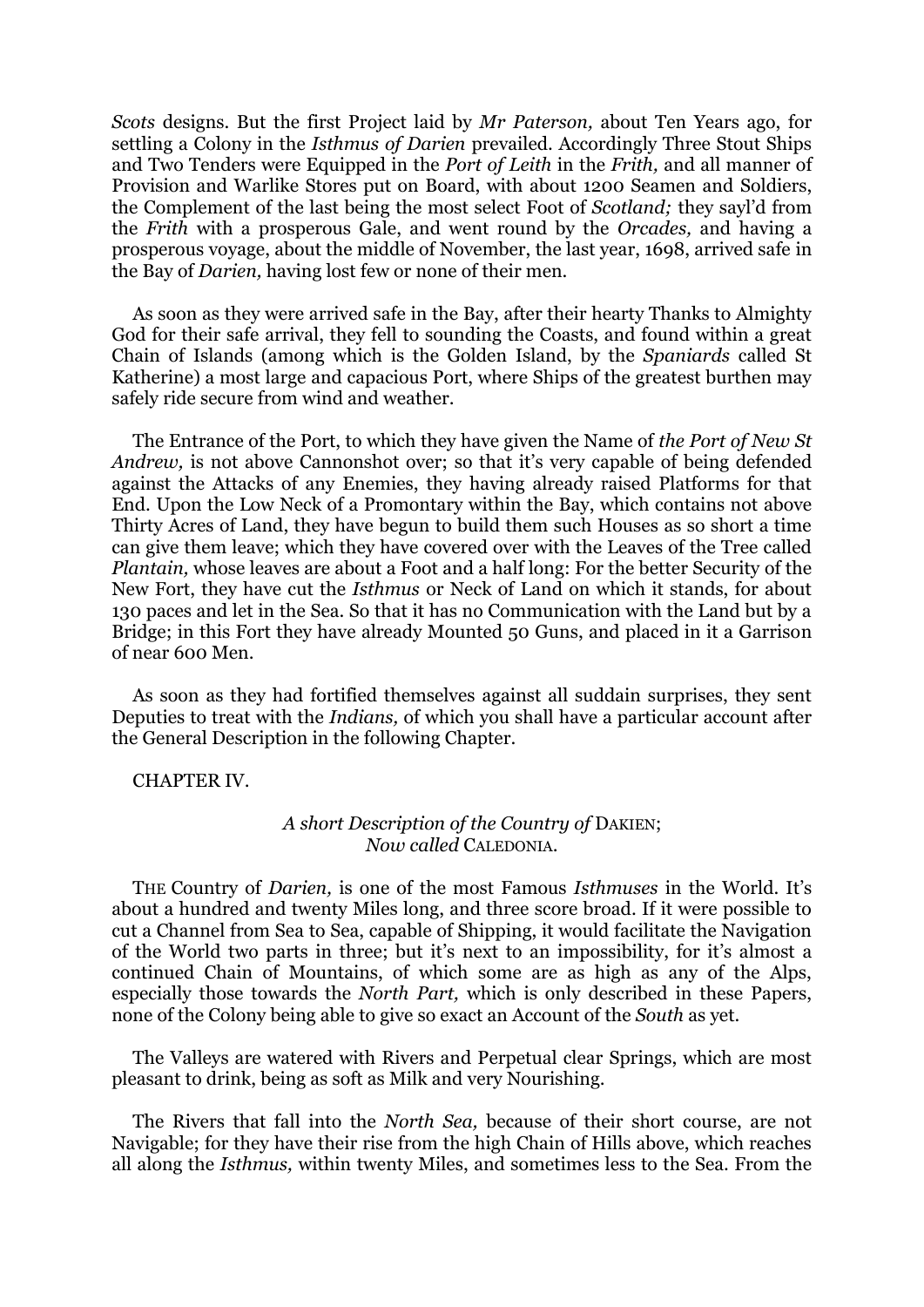top of the Hills, is one of the most pleasant Prospects imaginable; for you have there a clear view of the *North Sea,* and the Various making of the Shore, together with the Adjacent *Islands,* which are called *Samballas,* between which, and the Continent runs a Channel about a League over, which makes all along the Coast numberless safe Harbours, and supplys the defects of the Rivers which are small, and commonly (because of the Violent Land Floods in the rainy Season, that carries down infinite Earth and Mud) are barred with flat Oozy Sholes.

These Hills are Clothed with tall Trees without any underwood, so that one may gallop conveniently among them, many Miles free from Sun and Rain, unless of a great continuance. The Air makes on the tops of the Trees a pleasant Melancholy Musick, so that one of the Colony considering the Coolness, Pleasant Murmuring of the Air, and the infinite beauty of a continued Natural Arbor, called them *the Shades of Love.*

Between these Hills and the Sea, are gentle declivities and a rich fat soyl full of all manner of Vegetables, among which are many not known to us in Europe. It's capable of any improvement, but towards the shore in many places, especially near the Mouths of Rivers are Morasses, in which grows a Tree which rises from several Roots, to which was given the Name of the *Stilt Tree,* because the Roots like Stilts are entangled one among another. It's a Tree of about a foot Diameter. It has red bark and may be good for dyeing and dressing of Leather. This Tree is very troublesome to Travellers, because it makes a continued thicket.

The whole Country is comprehended between the eight and tenth degree of *Northern Latitude,* and has its name from the River called *Darien;* whereby its *Northern Coast* is bounded to the *Bast*. It's more subject to Rain than any other Country in the same Latitude, because of its Mountainous Scituation between the *Atlantick* or *Northern Ocean,* and the *Pacifick* or *mare del Zur.* The Rains begin in *May,* and last four or five months, but are very gentle at first like *April* showers, but after are more Violent, insomuch, that sometimes they make a kind of a deluge, covering the ground in some places seven or eight Foot all on a suddain, and carrying down Trees with great Impetuosity, but those that are acquainted with the Country know how to avoid the danger. But those Rains, even in the wettest Months, are not so continued, but there are many fair Days, and sometimes a week together with small Thundershowers, and refreshing breezes of Air. The pleasant dry months are *December, January, February, March,* and *April.* The Sky is then very serene, and not so much as a cloud to be seen, and notwithstanding the warm scituation of the Climate, it's extreamly Pleasant, everything having a fresh verdure and odour, the Air gently fanning the Inhabitants, so that the heat is so far from being troublesome that it"s delectable.

But the Country tho' it be Rich and Fruitful on the surface, is yet far Richer in its Bowels, there being great Mines of Gold; for the Deputies were certainly informed that not above 12 Leagues from *New Edenborough,* was a great Mine of this precious Metal, on which were employed near 1,000 Blacks, and that in the River *Scanta Mena,* which is not above Thirteen Leagues from this Colony, and which falls into the *South Sea,* the *Spaniards* every year get Gold dust to the value of a Million.

And here it may not be unpleasant to the Header, to give him an Account of the manner of getting the Gold dust, which is as follows: They have little Wooden Dishes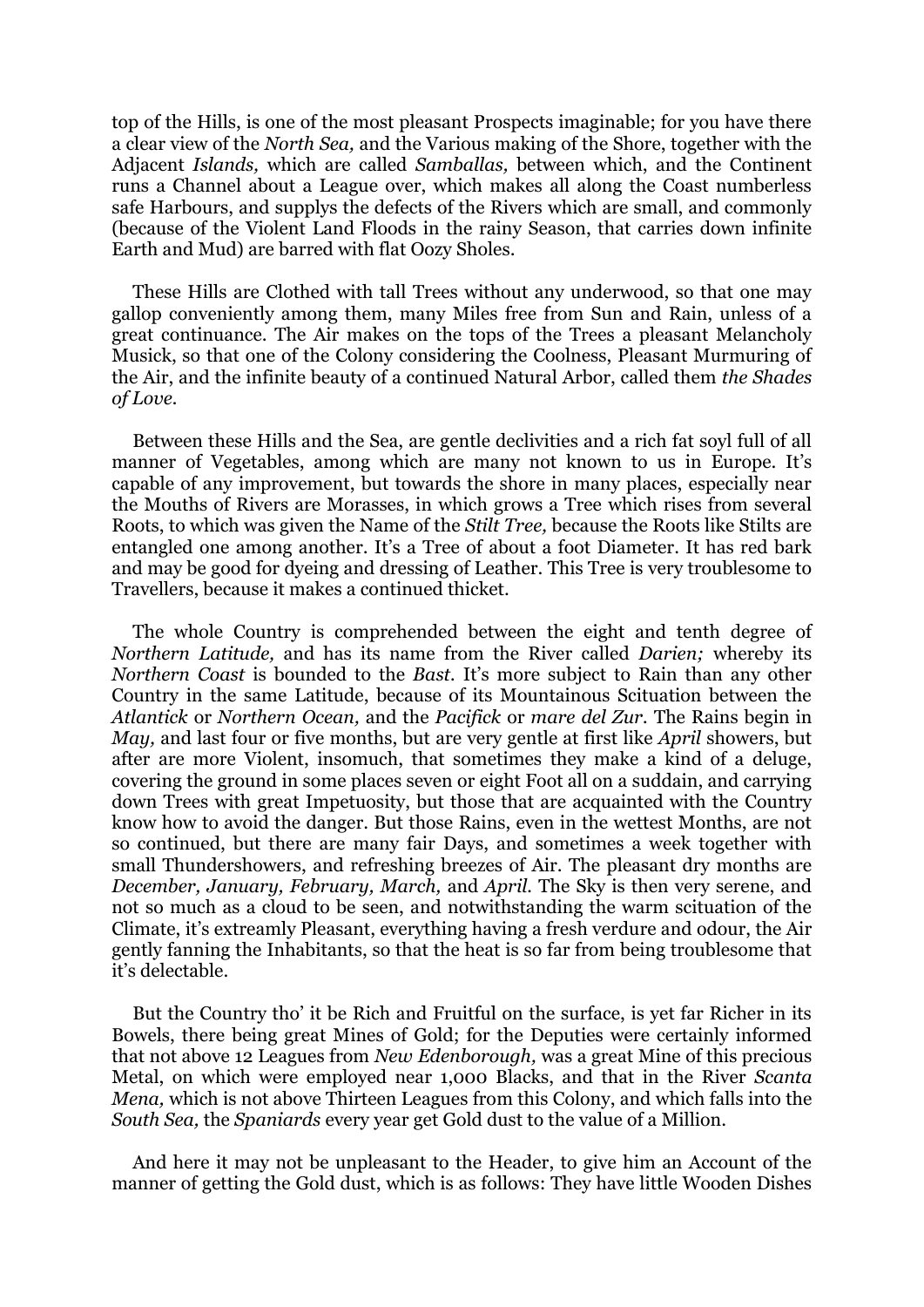which they dip into the Water and take it up half-full of sand, and at every dipping they find some Gold mixed with the sand; they shake the sand and the Gold goes to the bottom, and the sand rises and goes over the brim of the Dish with the Water; then with a Loadstone they extract the Iron dust from it, and so it's clear of any other ore or filth. This can only be done in the fair Season, for the Rivers are too deep in the wet, and then is the Gold brought down by the impetuous deluge from the Mountains. It's easy to guess from this what vast Mines may in time be discovered, when Art and Industry are joyned together, and of what importance it will be to *Great Britain* to take all possible measures to preserve this Colony.

CHAPTER V.

### *Of the Reception of the Deputies of the Councel hy the* DARIENS, *and of their Manners and Customs.*

THE Reader in the third Chapter, had mention of a League made between the Dariens and the Company. It will not be improper here, to give an Account of the reception of the Deputies and the manners of the *Indians.*

After the Colony had refreshed themselves ashore, and taken all possible precautions against any suddain surprise, by such fortifications as could be made in so short a time; It was agreed on by all, that it would add much to the Security of the enterprise, if they could enter into a League and strict bond of friendship with the *Indians,* whom they knew to be great Enemies of the *Spaniards,* who had endeavoured to extirpate them, but could never prevail, by reason of the invisible paths of the Country. Accordingly some Deputies were sent out, among whom was *Mr Paterson,* the chief Projector of the whole design. They found the *Indians* were, as it"s before related, very tractable, and had certain intelligence that one of their great Kings (as they call their Chief Captains in their Language) was not far off upon the great ridge of the Mountains, and would be very glad to understand their design, and enter into any League against the *Spaniards* whom they mortally hated. They set out with a small train to give no occasion of Jealousie, and had several slight merchandises, as Beads, Linnen and Woolen Cloaths and other things, which they knew would be acceptable Presents to the wild *Indians.*

They found the Country, thro' which they pass'd, of an exceeding Rich soyl, but much covered with Wood, as above related, only here and there they met with some places which the *Indians* called in their Language *Savannahs,* where they plant their *Mari*, a kind of Corn something like wheat, upon little hillocks, at a little distance one from another. These *Savannahs* are not level, but consist of small Hills and Valleys, with pleasant spots of Wood intermixt, which serve both for pleasure and profit, of which more hereafter.

The *Indians* were so secure, that they saw several of them sleeping in Hammocks tied to two Trees, and had no other Covering or Canopy, but large Plantain Leaves, for they were told by their Priests, or rather Magicians (who went a Conjuring, which they call Panawing, as soon as our Fleet arrived), that the People newly arrived would be a great assistance against the *Spaniards* their Enemies, and would never molest them in any matters of Religion, but live in good Correspondence with them, if they failed not on their Part.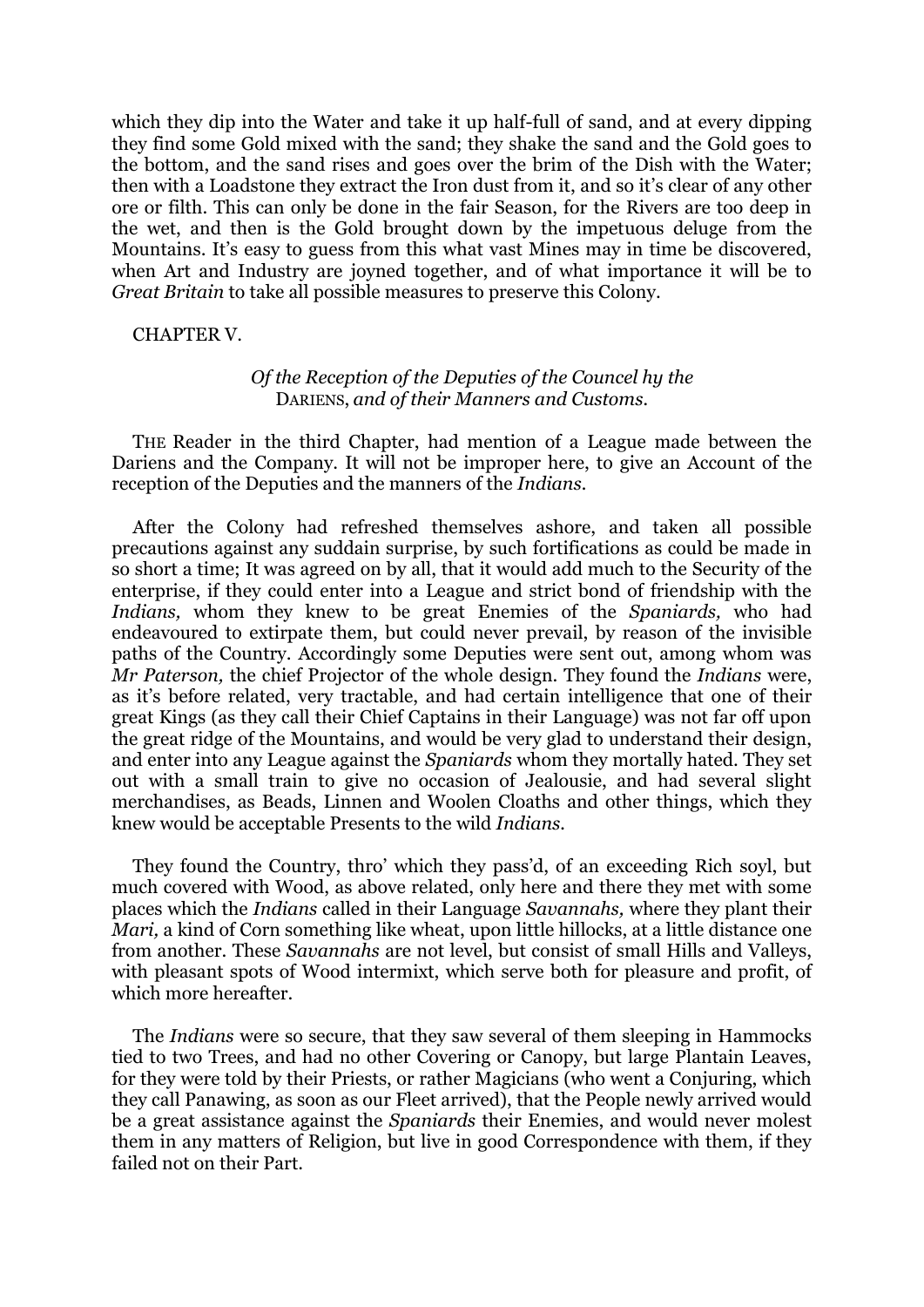The Panawing is performed, as the Deputies were informed, with hideous yellings and shrieks, in which they imitate sometimes the hissing of Serpents; sometimes the croaking of Toads; sometimes the yelping of Foxes and barking of Dogs; to which they joyn the noise of several stones struck together, and of a sort of Drums made of Bamboes. They labour so hard and strain themselves so much, that they are all in a great sweat, and often fall into strange extasies and trances for a considerable time, and then renew their shrieks again, till the Oracle be given. The great Enemy of Mankind and Lover of Discord invited by such jarring Music, at last visibly appears, and audibly gives his Answer, which for the most part proves exactly true that he may the better delude these poor Creatures, who stand in great awe of him.

But to return where we left off, after they had made two easy days Journey, they arrived at the place where the King was, which was on the top of a very high Hill, which had a Noble Prospect towards the *North Sea,* as far as the Eye could reach, and was Crowned with a most Noble Grove of Stately Trees; some of which were eleven Foot Diameter, which bears a Cod about the bigness of a Nutmeg, full of short Wool, which when ripe is blown about by the wind, and is of small use, tho' it's something like Cotton.

As soon as the King had intelligence that the Deputies were near at hand, he sent a few Persons of the best Quality to Conduct them to his presence; these were attended with a sort of Musicians who play'd upon a kind of Pipes made of small hollow Bamboes and Reeds full of notches, with which they made a kind of whining noise, but nothing Musical to European Ears, and all the Company, to keep Consort, made a humming at the same time to themselves.

As they approached nearer, they were diverted with a Dance of 40 Men in a Ring, who stretched out their hands and laid them on one another's shoulders, moving gently sideways round in a Circle, wrigling themselves into a thousand ridiculous postures, something like the Highland Dances in *Scotland.* After they had Danced a pretty while, one of the Company jumped out of the Eing and Play"d several Antick Tricks, throwing and catching a Lance, bending back towards the ground and springing forward again with great Activity, to the no small admiration of the Deputies.

Most of them were six foot high, strait and clean limb"d, big-bon"d and full breasted; their faces were round, with short bottle noses; Eyes large and sparkling, white even Teeth.

Their hair was strait, long and black, which they wore down to the middle of their back or lower; hanging loose at its full length. They often scratched their heads, and when they found any lice, they would immediately put them in their Mouth and eat them; it's supposed they have not the use of Combs.

They had no beards, neither does any of the Nation wear any, but has it, as well as the hair in other parts, pulled up by the Roots by their Women, except the Eye-Brows and Eye-Lids; for which purpose, because they have not the use of small Pincers, they most dextrously make use of two sticks, between which they pinch the hair and pluck it up.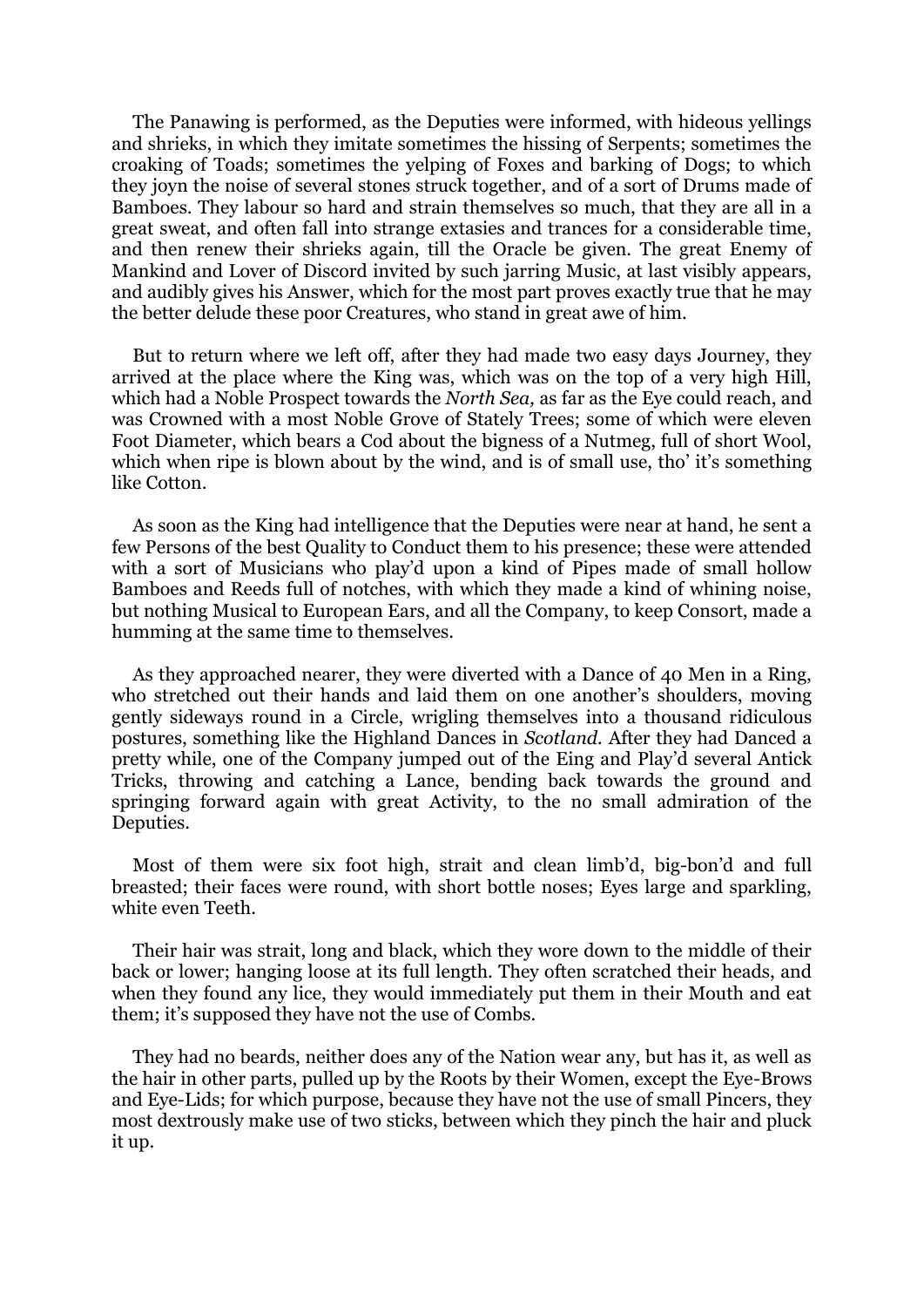Their Colour, as is the rest of the Nation, was Orange Tawney; (for this description may serve for the whole Nation, and, therefore, the digression is the longer). They had newly anointed themselves with Oyl, which they make use of, to make their Bodies shine and to make the Skin smooth and supple, and hinder it from Parching; they had drawn upon their Skins many Figures of Birds, Fishes, and Trees, in many parts of their Bodies, but especially of their Faces; the Colours were red, yellow and blue. They are laid on with Pencils made of jagged and beaten sticks.

They were quite Naked, and had not so much as a Rag about them, only a piece of *Plantain Leaf,* which was rolled up into the Figure of an extinguisher, and but half covered their privities.

They had all a piece of an Oval thin Plate of Gold, which covered their Mouth from corner to corner, and hung dangling over their Lips, being fixed to the inner part of the Nose.

They had several Chains of Teeth, Shells, Beads, hanging from the Neck down upon the Breast and to the Pit of the Stomach; which was looked upon by them as the greatest piece of finery, and the more weighty and more numerous the Chains are, the more they value themselves upon their Dress.

But to put an end to this long, yet necessary Digression: When they were come to the top of the Hill, and almost in sight of the King, to shew how welcome they were to both Sexes, they were entertained by a Dance of Women, who behaved themselves with great modesty and activity, dancing in a Ring, as the Men did.

They had every one of them a piece of Cotton Cloath about their middle, tied behind with a Thread, hanging down to their Ankles; they were very plump and fat, well-shaped, and had lively brisk eyes, but something short, and a little too thick.

Their features were very regular, their Hair long and black, which was tied together with a string just behind the Head.

These women danced still before the Deputies, till they were arrived in the King"s presence, whom they found seated under a Tree of an extraordinary bigness, upon a kind of a Throne made of several Logs of Wood, piled neatly one upon another, and covered with a sort of Party-coloured Cloth, which he had purchased of the Spaniards for a great Sum of Gold. He had on his Head a Diadem of Gold Plate, about ten inches broad, indented at the top, lined within with Network, made of small Canes, and a Eobe shaped something like a Frock, of Cotton, down to his heels, with a Fringe of the same Cotton above a Span long, with short wide open sleeves, reaching only to the middle of his Arms; his face was painted with Red, as if he designed War upon some of his Neighbours; he had a Plate of Gold hanging over his Mouth, of an Oval Figure, covering his mouth from corner to corner; he had hanging at each Ear a Pendant made of two large Plates of Gold, fastened to a Ring, the one hanging before to the Breast, and the other behind on the Shoulder: the Plates were about eight inches long, and shaped like a beast.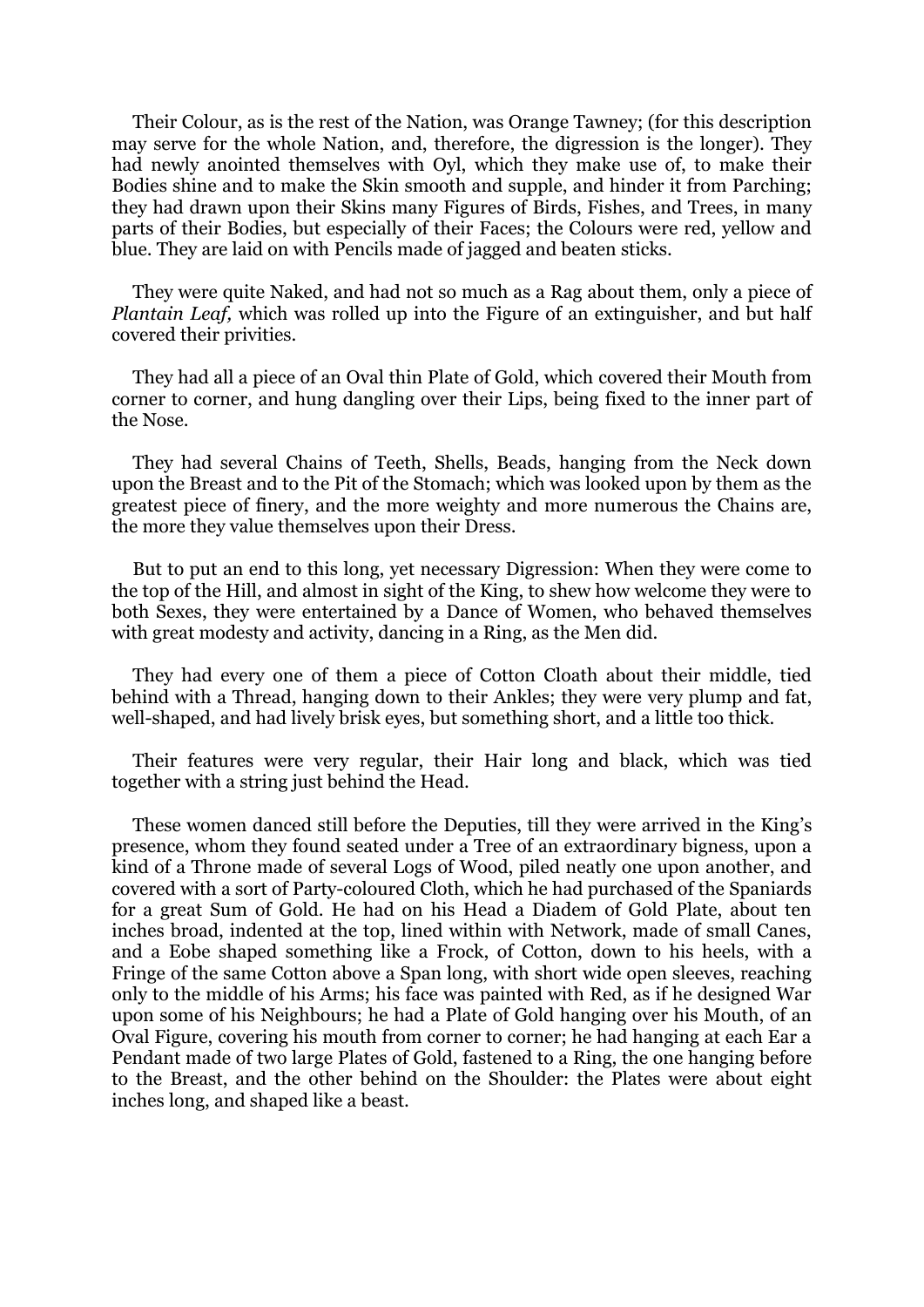Those who attended him wore on their Heads a kind of Diadem made of Canework, indented and jagged at the top, wrought very fine, and well painted, set round at the top with long beautiful Feathers, in the form of a Crown.

They all wore several Chains of Teeth, hanging down from the Neck above a Foot. The Teeth were all indented and over-run, tallied and notched exactly with the other, which made them look like a solid piece of Bone.

The Deputies, after they had made a Low Obeysance to his Majesty, were conducted by the Master of Ceremonies, who is always a Principal Man, to some Seats made of Logs of Wood, covered with Cotton Cloth, just over against the King"s Throne, but much lower. After they were seated, they were by the same Master of Ceremonies commanded to give an account of the Affairs they had to transact with his Majesty. Then *Mr Paterson,* the First of the Embassy, rose up, and after due reverence, made a short and pithy Speech*;* the substance of which was, *That they were come from the uttermost Coast of the World, being the Subjects of a Mighty Prince, to admire his Grandeur, to establish Traffick, and to make a strict League with him against all Enemies whatsoever.*

There was a most profound silence during the Speech, and it was observed that his Majesty smiled, and often twirled the Plate of Gold which covered his mouth, which was a sign that he was extremely pleased. But I cannot here omit one thing which happened just when the Speech was ended, which was no small cause of Laughter. A Drove of Monkeys came leaping up and down the Branches of the Trees, and making extraordinary squeaking, sometimes breaking the little Branches, and throwing them down among the people, and pissed among them, and hung down by one another's Tails in a Chain; and swinging in that manner till the lowermost catch"d hold of a Bough of another tree, and drew up the rest; and it's by this means that they pass from top to top of high trees, whose Branches are a little too far asunder for their leaping. The *Indians* looked upon this as a very good *Omen,* and interpreted it thus, *That as the Monkeys by this Stratagem were a mutual assistance one to another, so the* Scots *and* Indians *would be, and that all would end. in pleasure and profit.*

After this little Diversion was over, all was hushed again in a profound silence. Then, by his Majesties Order, a Noble *Indian* stood up, and made a Speech, the substance of which was, *that the bearded Men were welcome; that there should be nothing wanting that they could possibly assist them in; that a League should continue while Gold and Floods were in* Darien (an Expression used there to signify Perpetuity), *and that they might be assured of it the more, his Majesty would Swear it by his Teeth, and Touching of Lips with his Fingers.*

After this Speech was ended, the Deputies were ordered to withdraw, which they did, making a Profound Reverence to his Majesty. Then they were conducted to a pleasant cool place, at a little distance from the place of Audience; where they were entertained with a sort of Drink made of *Indian* Mace, which was very strong, but of a Sourish Taste, and is very windy.

The Deputies asked if they had any other sort of Drink? Upon which presently was brought in great Calabashes a milder Drink, called *Mislaio,* which is made of Ripe Plantains, which is not unpleasant to the Palate. After they had been treated in this place about an hour, a Message came from his Majesty to invite them to Dinner,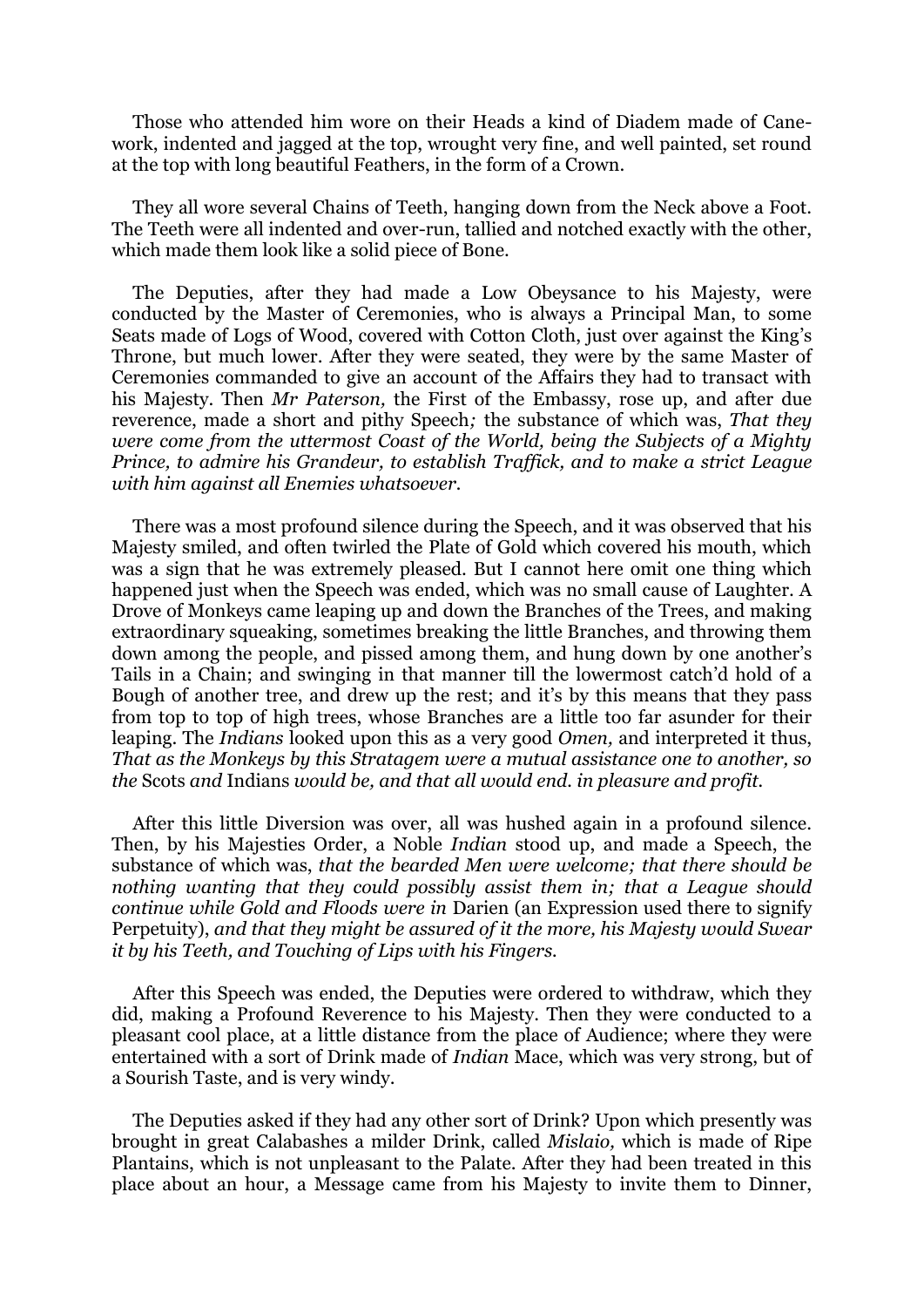which was made ready under another huge Tree,—for Houses there are none; this being only a place for Summer's Diversion, where they fear no Rain or change of weather for some months.

They found the King Seated on a low Seat, with some few of the Nobility standing about him. After due reverence paid to him, they were commanded to sit down at a little distance from his Majesty, who was at the head of the Table which was made of Twigs most curiously wrought, and covered thick with *Plantain* Leaves, instead of Cloth and Napkins, and instead of Knives, there was a kind of a Dagger which they use in War, called a *Macheat*: In the middle of the Table was an Earthen Vessel full of Salt, which is very scarce in the inner Parts of the Country, and another of Pepper, which is very plentiful, and much used in Dressing all their Victuals.

The first course was of flesh meat, which was stewed in very small Pieces in a Pipkin, with Roots and Green *Plantains* and *Bonanos,* with a great deal of Pepper, which was stewed too much and poured out into Earthen Dishes; It relished extreamly well, and perfumed the whole place.

The next course was for the most Part of the flesh of two sorts of Beasts, called by the *Indians* Peccary and Warree, which was broyled upon Grid-Irons made of Wood; it was served up without any sawce; but when it came to the Table, one of the waiters strew it all over with Salt and Pepper.

The third and last Course was of Fish, some boiled in Earthen Pipkins with Pepper and *Bonanos,* and some broyled upon the *Indian* Grate, called *Barbecues.*

After all, for a kind of Desert was served in dryed *Plantains, Bonanos,* and a kind of a musk Fig with some Bastard Cinnamon, with which the Country abounds.

Every one had at his right hand, two or three Calabashes of several of the abovementioned Liquors, to take and drink when he pleased without any Cups, and another of Curious Spring Water.

The King in Eating, dipt his two forefingers of the right hand bent hook-wise, and took up therewith out of the Dish as with a Spoon, as much as he could, stroking it across into his mouth. After every mouthful, he dipt his fingers into the water by his side, for Cleanliness and Coolness, for the meat he eat is excessive hot. He eat no bread with it, but at every three or four mouthfuls he dipt his finger in the salt and strok"t over his tongue.

All Dinner-time he was entertained with Musick, Vocal and Instrumental, which seemed to be very diverting to him; tho' to the guests it seemed harsh and jarring. The subject of it was the great Achievements of himself and Ancestors, and concluded with a Song to welcome the guests.

After Dinner was over, the Deputies withdrew, and were Conducted to the place where they had refreshed themselves after the morning Audience.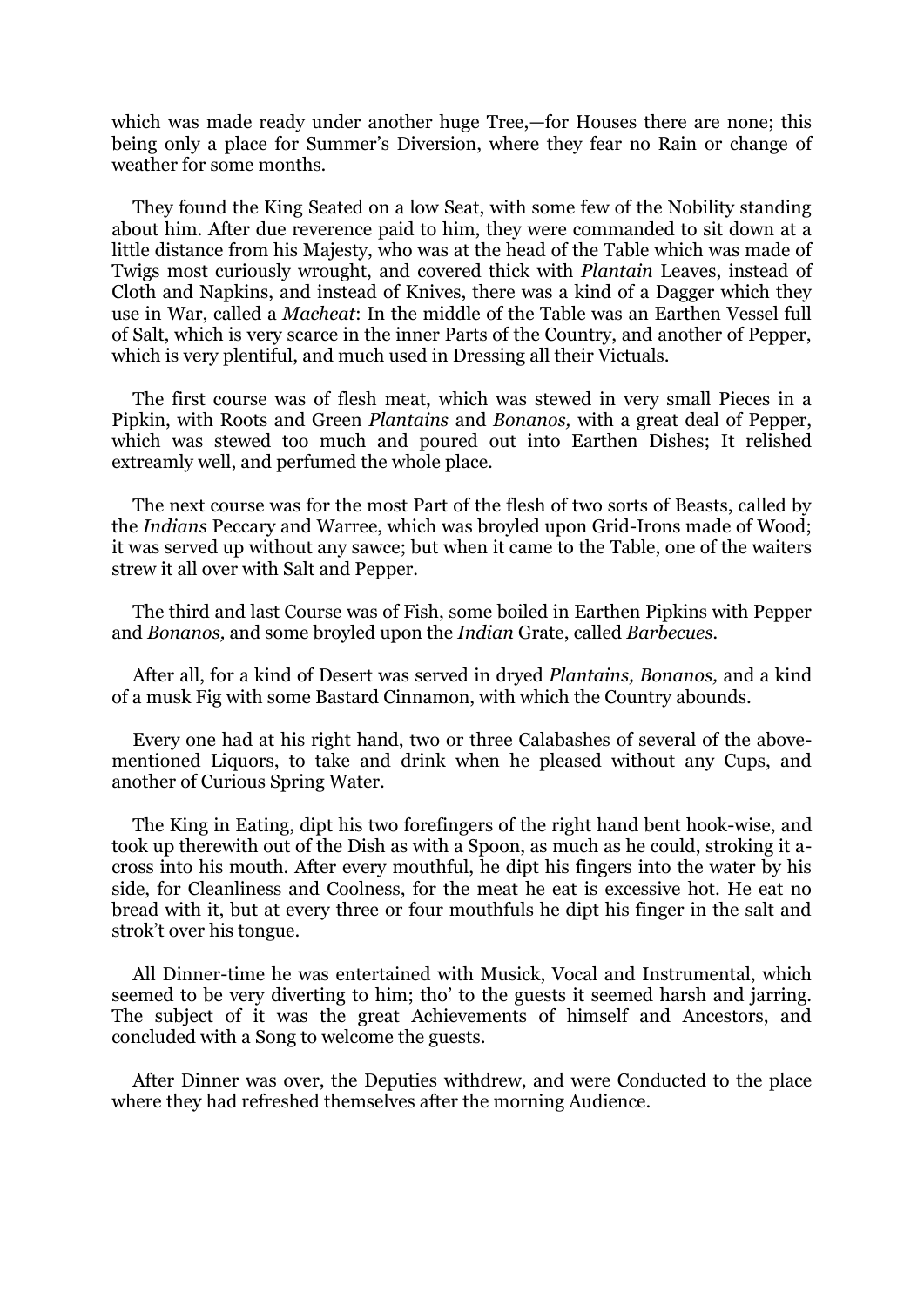#### CHAPTER VI.

#### *Their Game and Manner of Hunting.*

THEY had not been long there, when a Messenger came to them to ask them if they would be pleased to divert themselves with Hunting, for News was brought the King, that a great drove of Peccary was come down the Hills. This Peccary is a kind of a Wild Hog, very black with little short legs, yet runs swiftly. Its Navel is upon the back, and if upon the killing this beast the Navel is not cut away from the carcase within four hours at farthest, it taints all the flesh and makes it stink intollerably; but if it be taken away, it will keep well several days, and is well tasted and very Nourishing Meat. But to return to our discourse, all things were made ready, the Dogs were brought out, which are small ill-shaped Curs, with rough straggling hair and very slow, so that they rather serve for starting Game, than running it down. The Hunters were all on foot, here being no Horses, had every one his Bow and Arrows, his Lance, and a long knife which they call a *Macheat.* Being thus accoutred, they set forward, and the Women made frequent Prayers for their success. The King with the Deputies stood upon a Hill, where was an excellent Prospect, and where they saw the whole Hunting without scarce moving a step. With their Men and Dogs and some Nets they had (which are made of a sort of Grass that we called Silk Grass, of which strong thread is spun) they surrounded four or five of them, so that they could not easily escape. They seemed not to value the Dogs, which durst not attack them, but stood barking at them, as it were at Bay. But the Hunters from behind some shrubs, shot them with their Arrows, and they made away with several of them in their Bodies, and run very fast for a while, but the loss of Blood soon stopped their Career. Then they came in with their Dogs and killed them with their Lances in a trice; then they cut them into four quarters immediately, and raised a mighty shout, which was Answered by the King and the People about him; some Playing upon a kind of a Trumpet made of Bambo, and sounded in an unmusical strain the Death of the Peccary. As soon as the Peccarys were brought to the King, he made the Deputies a Present of two of them.

At Night they took leave of the King, and were conducted to the forementioned place of retirement, where were hung several large Hammocks made of Silk Grass, and tied from Tree to Tree. The Night was pleasant and refreshing, and everybody slept as well as if he had been in the best furnished Chamber, there was all round a mighty silence, and the pleasant murmuring of the wind in the tops of the Trees gently moved us to sleep; neither were we troubled with the least fly or insect, which are very troublesome in low swampy ground. But it's not here to be forgot, that a profer was made of some young Women to solace the Deputies, which was modestly refused. Everybody slept soundly till about Sun rising, when we were awaked by a noise of Panawers, of which enough has been said above.

CHAPTER VII.

#### *Of their Return to Fort St Andrew.*

AFTER they had dressed and refreshed themselves with some of the Peccary Barbecued, or broyled upon a Wooden Grate, they walked up and down those pleasant Groves, and passed two Days more with almost the same Entertainment and Ceremonies as at first. The third day Early in the Morning they had their Audience of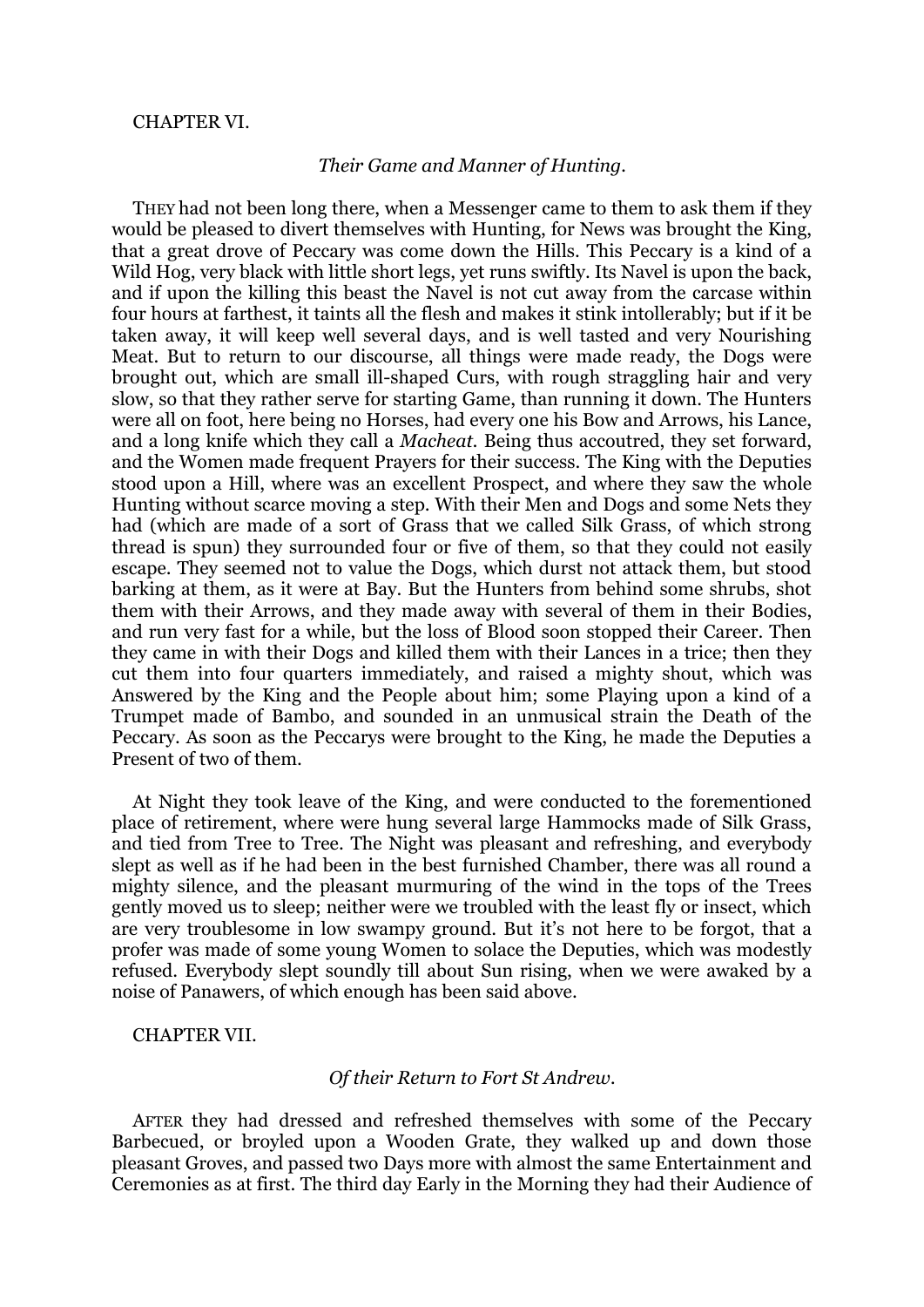*Conge;* and several young Boys of the Chief Nobility were recommended to the Deputies to be Educated, and to learn the *Scottish* Language, who were kindly received by them; who were glad to have so many Pledges for the observation of the Treaty, and which was the greatest mark imaginable of their sincerity, they were reconducted down the Hills with almost the same Ceremonies and Dancings they had at their coming up. All was pleasant and gay, only the Mothers of the young boys made at first a mighty howling and beating of their Breasts; but they were comforted by their Husbands, who told them *It would only be for a while, and that the Deputies would send some Boys of their Nation to be trained in their stead.*

In our return we met with a sort of Wild Hog, called *Warree* by the *Indians:* It is very good Meat; it has little Ears, but very great Tusks, and the Hair or Bristles "tis covered with are long and thick-Set. It"s a fierce Creature, and dreads no beast whatsoever; but one of the Company quickly dispatched it with a Slug shot out of a Fowling Piece. The noise of the Shot roused at the same time a stately horned Buck, who made his escape.

We saw abundance of Rabbits, which are as large as Hares, which have no Tails, but little short Ears, with huge large long Claws. They have no Burroughs, but lodge in the Roots of Trees. Several of them were killed. They are Excellent Meat, and eat much moister than European Rabbits.

We met with whole Droves of Monkeys, most of them black, some few white; some with large Beards, others Beardless, which were then fat, the Fruits being ripe, and are very agreeable meat.

We saw many other sorts of Animals, of which a further Account will be given in a particular Treatise, by an ingenious Gentleman who designs the Natural History of these parts. But we neither saw Bullock, Horse, Ass, Sheep, Goats, nor so much as a Cat, tho" they be much troubled with Rats and Mice, so that one may make their Fortunes by Cats, as *Whittington* did, who was twice or thrice Mayor of *London,*  which confirms that common Tradition of his sudden acquiring of great Riches.

The Countrey we returned thro' was very Woody, only here and there were some pleasant Savanals, where grows great plenty of *Maiz,* which makes a substantial strong Bread, but it Eats something dryer and harsher than our Wheat. It produces a wonderful increase, above a Thousand for One. The Planting and Gathering of it is the Work of the Women. The men"s Employment is only Hunting and Fishing.

There are infinite quantities of Cedar, very high and large. The Wood is very Red, of a curious Grain, and of a very fragrant smell. The only use they make of them is for Canoa"s and Periago"s; the first being much less than the second*;* which latter sometimes, tho" all of one Tree hollowed, will conveniently carry fifty or threescore men.

There are great store of Plantains which produce an excellent Fruit. The *Indians*  set them in Rows, and they make very delightful Groves.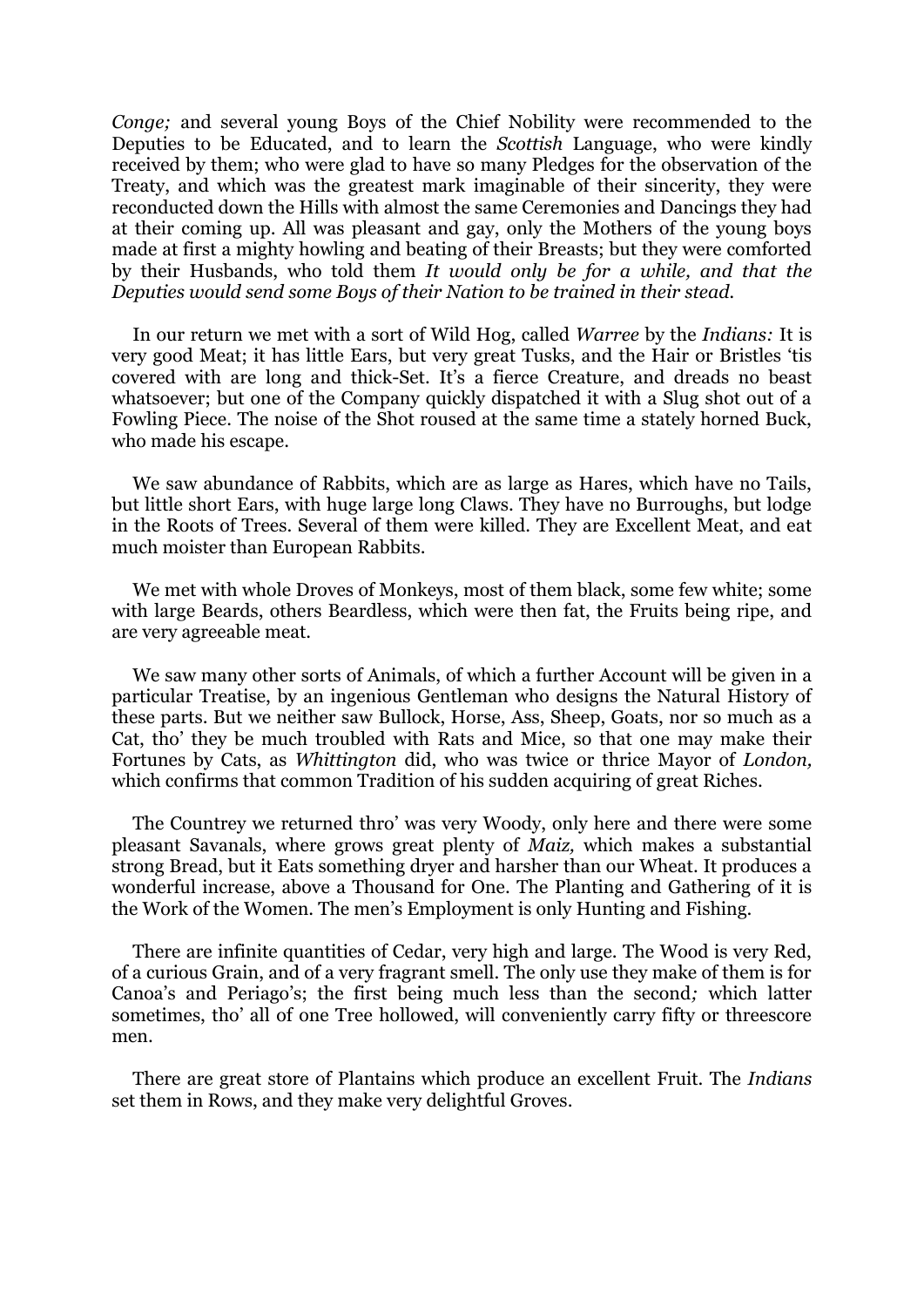*Bonano's* grow here in great plenty: They are a sort of Plantains; the Fruit is short and thick, sweet and mealy; it eats excellently well raw, but the Plantain eats best when it's boiled.

But the Crown of all is that Delicious Food which we call the *Pine Apple,* shaped something like an Artichoak, as big as a man"s head. It grows like a Crown on the top of a stalk, about the thickness of an ordinary man"s arm, and a Foot and a half high. The Fruit is commonly 7 lbs. weight, inclosed with short prickly Leaves. This Fruit has no Kernal in it. "Tis very juicy, and seems to taste of all the Delicious Fruits together. It ripens at all times of the Year, and is raised from new Plants. The Leaves of the Plant are broad, about a Foot long, and grow from the Root. Some of the Company would have called it *The Vegetable Manna,* which would have been no improper name; for it has a thousand Delights in its Taste, and may supply the Defects of all Sort of Fruits. Its Leaves serve for covering of Houses, and Bed-cloaths over the Hammocks. Two or three of them will defend one from the Sun and the Eain.

We saw Sugar-Canes in abundance; but the *Indians* know not how to make Sugar. They will carry them as they walk, under their Arms, and now and then take a piece of one of them and chew it, and suck out the juice.

Bastard Cinnamon Trees grow in most places, which bear a sort of a Cod something shorter than a Bean-Cod, but much thicker. It's thought if they were transplanted, the Bark might in time be little inferior to the fam"d Cinnamon of *Ceilon.*

There grows plentifully two sorts of Pepper, the one called *Bell-Pepper,* the other *Bird-Pepper,* which are both much used by the Indians. Both sorts grow on a shrubby Bush about a yard high. The *Bird-Pepper* has the smaller leaf, and is much more esteemed by the *Indians* and is capable of great improvements.

Bed Wood, fit for Dyers, is no less plentiful than the former. The Trees are commonly about 40 Foot high, about the thickness of ones Thigh. The *Indians* with this, and a kind of Earth, dye Cottons for their Hammocks. It makes a bright lively Red.

The Tobacco that grows here is not so strong as that in *Virginia,* which we attributed to their want of Skill in managing it; for they raise it onely from Seed, and never transplant it, as they do in all the Tobacco Countries. When it's cured, they strip it from the stalks, and laying 2 or 3 Leaves upon one another, they roll up all together sideways into a long Koll, leaving a little hollow; round this they roll other Leaves, closed hard, till it be as big as one"s Wrist, and 2 or 3 foot long. They smoke it in Company thus: A Boy lights one end of the Koll, and burns it to a Coal, wetting the part next it, to keep it from wasting too fast. The end so lighted he puts into his mouth, and blows the smoak thro" the whole length of the Roll into everybody"s Face in the Company. Then they sitting in their usual posture upon forms, make with their hands held hollow together, a kind of Funnel round their Mouths and Noses, they snuff it up greedily, and are extreamly pleased, and look on it as the greatest of Refreshments.